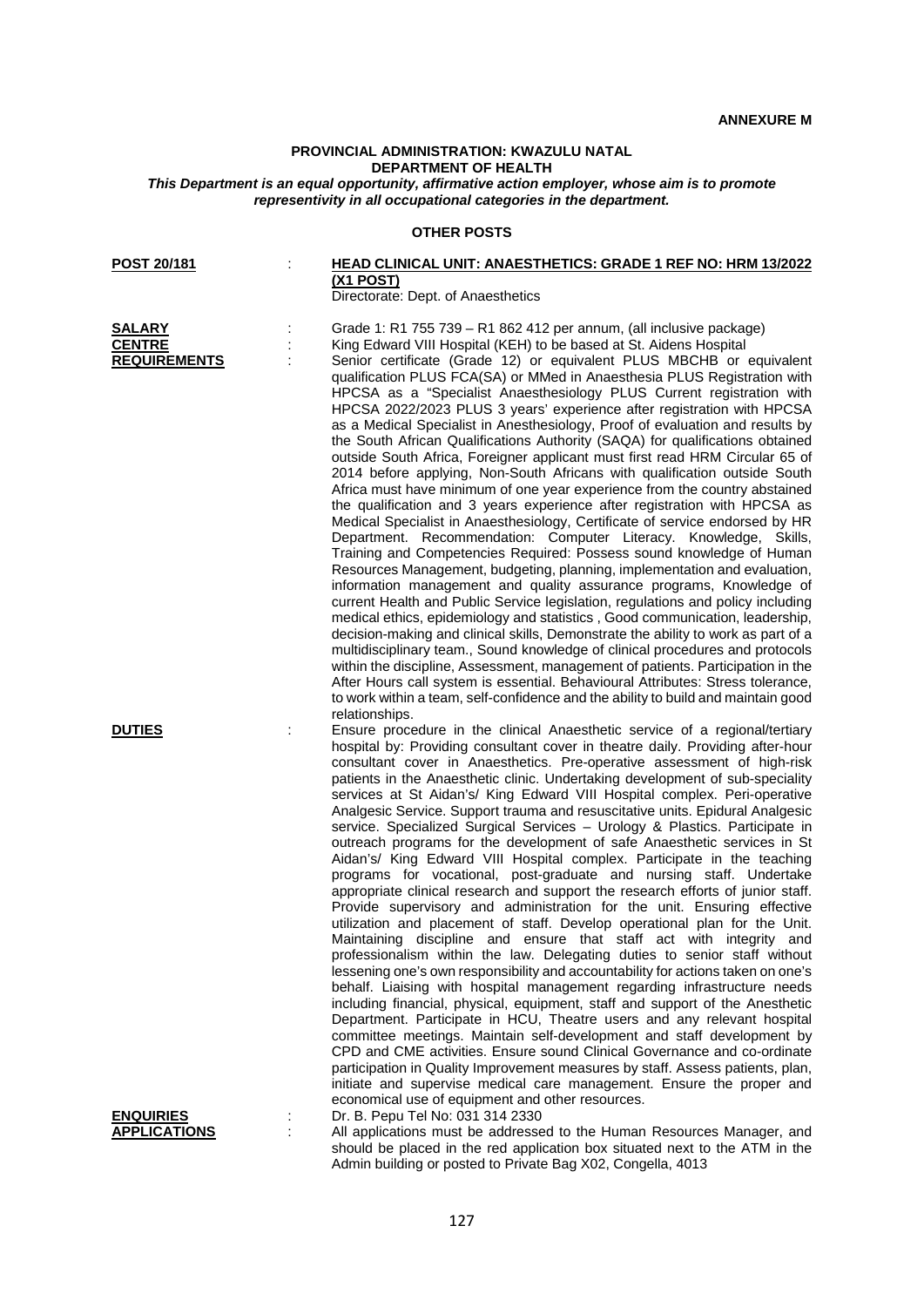| <b>NOTE</b>                          | An Application for Employment Form (Z83) and detailed Curriculum Vitae must<br>be completed and forwarded. This is obtainable from any Public Service<br>Department or from the website www.kznhealth.gov.za. People with disabilities<br>should feel free to apply for the posts. The reference number must be indicated<br>in the column provided on the form Z83, e.g. ref APRO/1/2006. Please note<br>that failure to comply with the above instructions will disqualify applicants.<br>Please note that the selected candidate will be subjected to a pre-employment<br>screening and verification process including a CIPC (Companies Intellectual<br>Property Commission) screening. Due to the large number of applications we<br>receive, receipt of applications will not be acknowledged. Should you not be<br>advised within 60 days of the closing date, kindly consider your application as<br>unsuccessful. Please note that due to financial constraints, there will be no<br>payment of S&T claims. This Hospital is an equal opportunity, affirmative action<br>employer whose aim is to promote representatively in all levels of all<br>occupational categories in the Hospital. Persons with disabilities and African<br>males are encouraged to apply. Please note that other race groups are also<br>not restricted from applying)                                                                                                                                                                                                                                                                                                                                                                                                                                                                                                                                                                                                                                                                                                                            |
|--------------------------------------|--------------------------------------------------------------------------------------------------------------------------------------------------------------------------------------------------------------------------------------------------------------------------------------------------------------------------------------------------------------------------------------------------------------------------------------------------------------------------------------------------------------------------------------------------------------------------------------------------------------------------------------------------------------------------------------------------------------------------------------------------------------------------------------------------------------------------------------------------------------------------------------------------------------------------------------------------------------------------------------------------------------------------------------------------------------------------------------------------------------------------------------------------------------------------------------------------------------------------------------------------------------------------------------------------------------------------------------------------------------------------------------------------------------------------------------------------------------------------------------------------------------------------------------------------------------------------------------------------------------------------------------------------------------------------------------------------------------------------------------------------------------------------------------------------------------------------------------------------------------------------------------------------------------------------------------------------------------------------------------------------------------------------------------------------------------------------------------|
| <b>CLOSING DATE</b>                  | 20 June 2022                                                                                                                                                                                                                                                                                                                                                                                                                                                                                                                                                                                                                                                                                                                                                                                                                                                                                                                                                                                                                                                                                                                                                                                                                                                                                                                                                                                                                                                                                                                                                                                                                                                                                                                                                                                                                                                                                                                                                                                                                                                                         |
| <u>POST 20/182</u>                   | <b>ENGINEERING CHIEF GRADE A REF NO: GS 7/22</b><br>Component: Grey's Hospital: Engineering Services                                                                                                                                                                                                                                                                                                                                                                                                                                                                                                                                                                                                                                                                                                                                                                                                                                                                                                                                                                                                                                                                                                                                                                                                                                                                                                                                                                                                                                                                                                                                                                                                                                                                                                                                                                                                                                                                                                                                                                                 |
| <b>SALARY</b>                        | R1 058 469 per annum, all-inclusive package consists of 70% basic salary and<br>30% flexible portion that may be structured in terms of the applicable rules,                                                                                                                                                                                                                                                                                                                                                                                                                                                                                                                                                                                                                                                                                                                                                                                                                                                                                                                                                                                                                                                                                                                                                                                                                                                                                                                                                                                                                                                                                                                                                                                                                                                                                                                                                                                                                                                                                                                        |
| <b>CENTRE</b><br><b>REQUIREMENTS</b> | Greys Hospital, Pietermaritzburg<br>Senior Certificate (Standard 10/Grade 12 or equivalent; Engineering degree (B<br>Engineering/BSC (Engineering) or relevant qualification; Three years post<br>qualification experience is required as a registered Professional Engineer;<br>Compulsory registration with ECSA as Professional Engineer and valid driver's<br>license(Code B/C); A Government Certificate of competencies in Mechanical<br>or Electrical Engineering(since the installed power of electricity supply and<br>boilers exceeds 300kw(OHS ACT 1983-General Machinery Regulations<br>requires a certificated Electrical or Mechanical Engineer); and Proof of working<br>experience in the form of a certificate of service endorsed by Human<br>Management Component/Department.<br>Recommendation:<br>Resources<br>Knowledge, Skills and Experience: Sound knowledge of all trades and<br>engineering systems installed and used by the Health Institution; Effective<br>internal and external communicator and knowledge of building structures;<br>Sound knowledge of tender procedures or documents and evaluation of<br>tenders; Sound knowledge of CAD drawing design experience would be an<br>advantage; Strategic capability and leadership, problem solving and analysis<br>and decision making skills; Programme and project management; engineering;<br>legal and operational compliance; Engineering operational communication<br>process; Maintenance skills and knowledge, and mobile equipment operating<br>skills; Engineering design and analysis knowledge, research and development;<br>Computer-aided engineering applications and creating high performance<br>culture; Technical consulting and professional judgement; Technical<br>leadership; creativity and knowledge of financial, human and labour relations<br>management skills; Customer focus and responsiveness; communication and<br>people management skills; Planning and organizing, conflict management and<br>negotiation skills; and Change management and computer skills. |
| <b>DUTIES</b>                        | Management of engineering department and ensure that all engineering plants<br>are functioning effectively through preventative maintenance, monitoring and<br>by ensuring compliance with all regulations. Set engineering standards<br>specifications and services levels according to organizational objectives to<br>ensure optimum operational availability. Be available to be designated as the<br>responsible person at a Tertiary Hospital in accordance with the terms and<br>conditions of the Occupational Health and Safety Act (Act 85 of 1993) and<br>regulations if so required. Compile and co-ordinate maintenance budgets and<br>setting of priorities for maintenance work, including Minor New Work, Repairs<br>and Routine work. Monitor and control all maintenance expenditure. Liaise with<br>other Departments, such as, Department of Works, ensuring that the<br>requirements of the institution are met. Provide a Hospital Engineering Service<br>to the District Managers and Chief Executive Officer within the District. Ensure<br>that proper training is provided to junior staff in carrying out their duties and to<br>promote career development. Monitor and record all forms of energy resources<br>consumed at the institution such as electricity, water, fuel and medical gases.                                                                                                                                                                                                                                                                                                                                                                                                                                                                                                                                                                                                                                                                                                                                                          |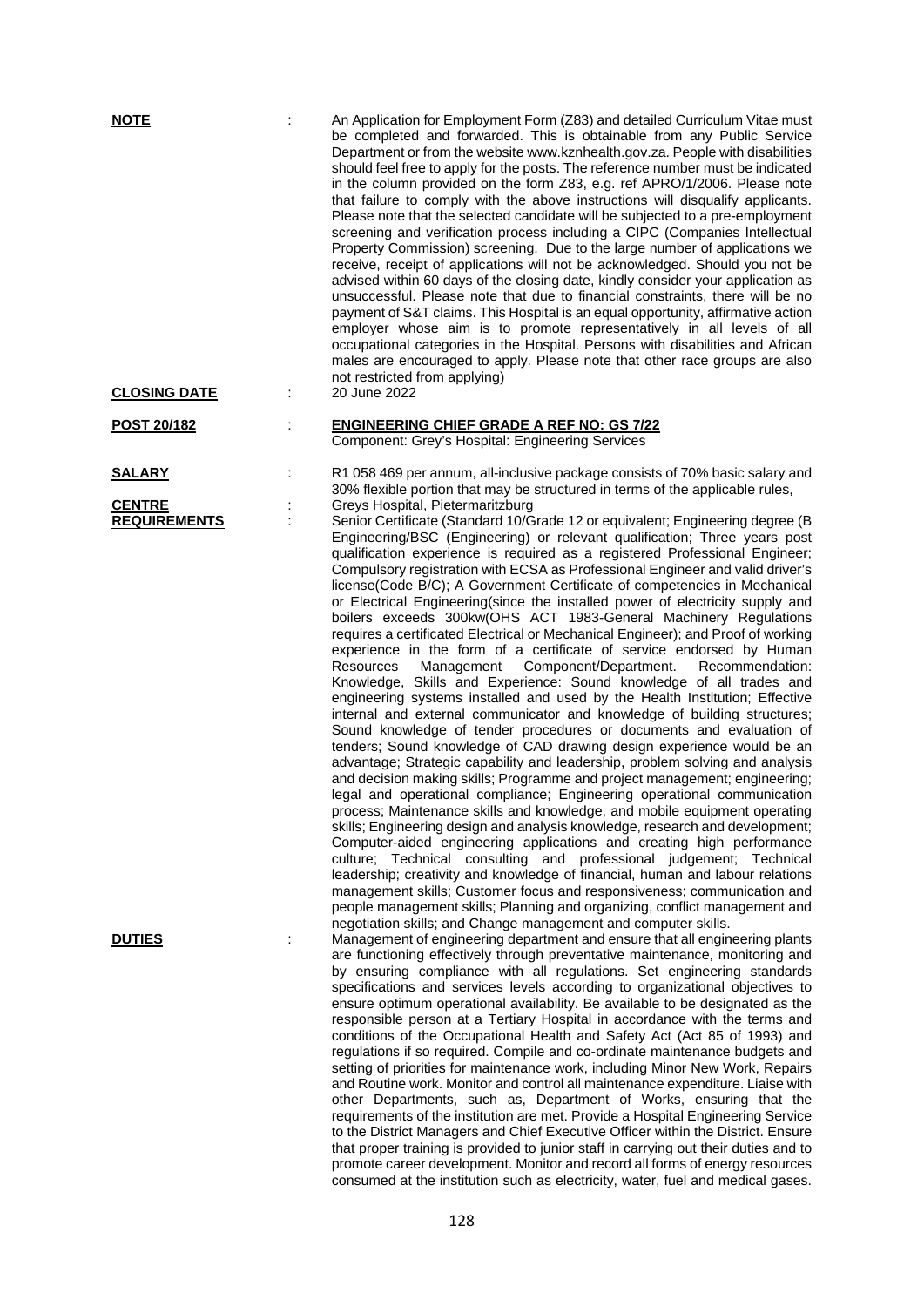| <b>ENQUIRIES</b><br><b>APPLICATIONS</b><br><b>FOR ATTENTION</b><br><b>NOTE</b> | İ | Monitor implementation efficiencies according to organizational goals to direct<br>or redirect engineering services for the attainment of organizational objectives.<br>Ensure that all engineering plants are functioning effectively through<br>preventative maintenance, monitoring and by ensuring compliance with all<br>regulations. Provide technical consulting services for operation on engineering<br>related matters to minimize possible engineering risks.<br>Dr KB Bilenge Tel No: 033 - 897 3321<br>Applications to be forwarded to: The Human Resources Management Office,<br>Greys Hospital Private Bag x 9001, Pietermaritzburg, 3200<br>Mrs M Chandulal<br>Directions to Candidates: Applicants are not required to submit copies of<br>qualifications and other relevant documents on application but must submit the<br>Z83 form and a detailed curriculum vitae. The employment equity target for this<br>post is: African Male, African Female, Coloured Male                                                                                                                                                                                                                                                                                                                                                                                                                             |
|--------------------------------------------------------------------------------|---|-------------------------------------------------------------------------------------------------------------------------------------------------------------------------------------------------------------------------------------------------------------------------------------------------------------------------------------------------------------------------------------------------------------------------------------------------------------------------------------------------------------------------------------------------------------------------------------------------------------------------------------------------------------------------------------------------------------------------------------------------------------------------------------------------------------------------------------------------------------------------------------------------------------------------------------------------------------------------------------------------------------------------------------------------------------------------------------------------------------------------------------------------------------------------------------------------------------------------------------------------------------------------------------------------------------------------------------------------------------------------------------------------------------------|
| <b>CLOSING DATE</b>                                                            | ÷ | 20 June 2022                                                                                                                                                                                                                                                                                                                                                                                                                                                                                                                                                                                                                                                                                                                                                                                                                                                                                                                                                                                                                                                                                                                                                                                                                                                                                                                                                                                                      |
| POST 20/183                                                                    | t | <b>MANAGER NURSING (LEVEL 3 HOSPITAL) REF NO: GS 6/22</b><br>Component: Grey's Hospital: Nursing Management Services                                                                                                                                                                                                                                                                                                                                                                                                                                                                                                                                                                                                                                                                                                                                                                                                                                                                                                                                                                                                                                                                                                                                                                                                                                                                                              |
| <b>SALARY</b>                                                                  |   | R963 723 per annum, all-inclusive package consists of 70% basic salary and<br>30% flexible portion that may be structured in terms of the applicable rules.                                                                                                                                                                                                                                                                                                                                                                                                                                                                                                                                                                                                                                                                                                                                                                                                                                                                                                                                                                                                                                                                                                                                                                                                                                                       |
| <b>CENTRE</b><br><b>REQUIREMENTS</b>                                           |   | Greys Hospital, Pietermaritzburg<br>Senior Certificate (Standard 10/Grade 12) or equivalent; Diploma/Degree in<br>Nursing or equivalent qualification (basic R425 qualification) that allows<br>registration with the SANC as a Professional Nurse; Registration with the<br>SANC as a Professional Nurse; Current registration (2022) with the SANC; A<br>minimum of 10 years appropriate or recognizable experience in nursing after<br>registration as Professional Nurse with the SANC in General Nursing; At least<br>5 years of the period referred to above must be appropriate and recognizable<br>experience at management level; and Proof of working experience in the form<br>of a certificate of service endorsed by Human Resource Management<br>Component/Department.<br>Recommendation:<br>Knowledge,<br>Skills<br>and<br>Experience: Working knowledge of the public sector policies, acts and<br>regulations; Knowledge of Nursing Management and relevant policies,<br>regulations and procedures; Knowledge and understanding of Human<br>Resources and Financial Management practices; Knowledge of Labour<br>Relations and Disciplinary procedures and processes; Sound Management,<br>organization, interpersonal and problem solving skills; Good verbal and written<br>communication skills; Mentorship and supervisory skills; and Computer literacy<br>in Microsoft software packages. |
| <b>DUTIES</b>                                                                  |   | Provide leadership and facilitate strategic planning, policy planning,<br>development and implementation. Exercise overall control over nursing care,<br>including information and implementation of nursing programmes, execution<br>and evaluation thereof. Execute duties and function with proficiency, in support<br>of aims and strategic objectives of the hospital and of the Department of Health.<br>Demonstrate hospital's commitment to quality nursing care and ensure<br>compliance with National Core Standards. Ensure control of the selection,<br>recruitment and development of nursing staff. Ensure control of disciplinary<br>matters, grievances and labour issues. Facilitate cost control in the utilization<br>of both human and material resources. Advise the CEO and management team<br>on norms and standards of Nursing Practices. Ensure that systems and<br>processes are in place to support implementation of objectives. Facilitate<br>clinical workshops and meetings to update nursing staff. Ensure compliance<br>with all relevant legislations including the OHS Act. Submit verbal and written<br>reports timeously to the CEO. Coordinate, facilitate and implement quality<br>improvement initiatives and good governance.                                                                                                                                            |
| <b>ENQUIRIES</b><br><b>APPLICATIONS</b>                                        | ÷ | Dr KB Bilenge Tel No: 033 - 897 3321<br>Applications to be forwarded to: The Human Resources Management Office,                                                                                                                                                                                                                                                                                                                                                                                                                                                                                                                                                                                                                                                                                                                                                                                                                                                                                                                                                                                                                                                                                                                                                                                                                                                                                                   |
| <b>FOR ATTENTION</b>                                                           |   | Greys Hospital Private Bag x 9001, Pietermaritzburg, 3200<br>Mrs M Chandulal                                                                                                                                                                                                                                                                                                                                                                                                                                                                                                                                                                                                                                                                                                                                                                                                                                                                                                                                                                                                                                                                                                                                                                                                                                                                                                                                      |
| <u>NOTE</u>                                                                    |   | Directions to Candidates: Applicants are not required to submit copies of<br>qualifications and other relevant documents on application but must submit the<br>Z83 form and a detailed curriculum vitae. The employment equity target for this                                                                                                                                                                                                                                                                                                                                                                                                                                                                                                                                                                                                                                                                                                                                                                                                                                                                                                                                                                                                                                                                                                                                                                    |
| <b>CLOSING DATE</b>                                                            |   | post is: African Male, African Female, Coloured Male.<br>20 June 2022                                                                                                                                                                                                                                                                                                                                                                                                                                                                                                                                                                                                                                                                                                                                                                                                                                                                                                                                                                                                                                                                                                                                                                                                                                                                                                                                             |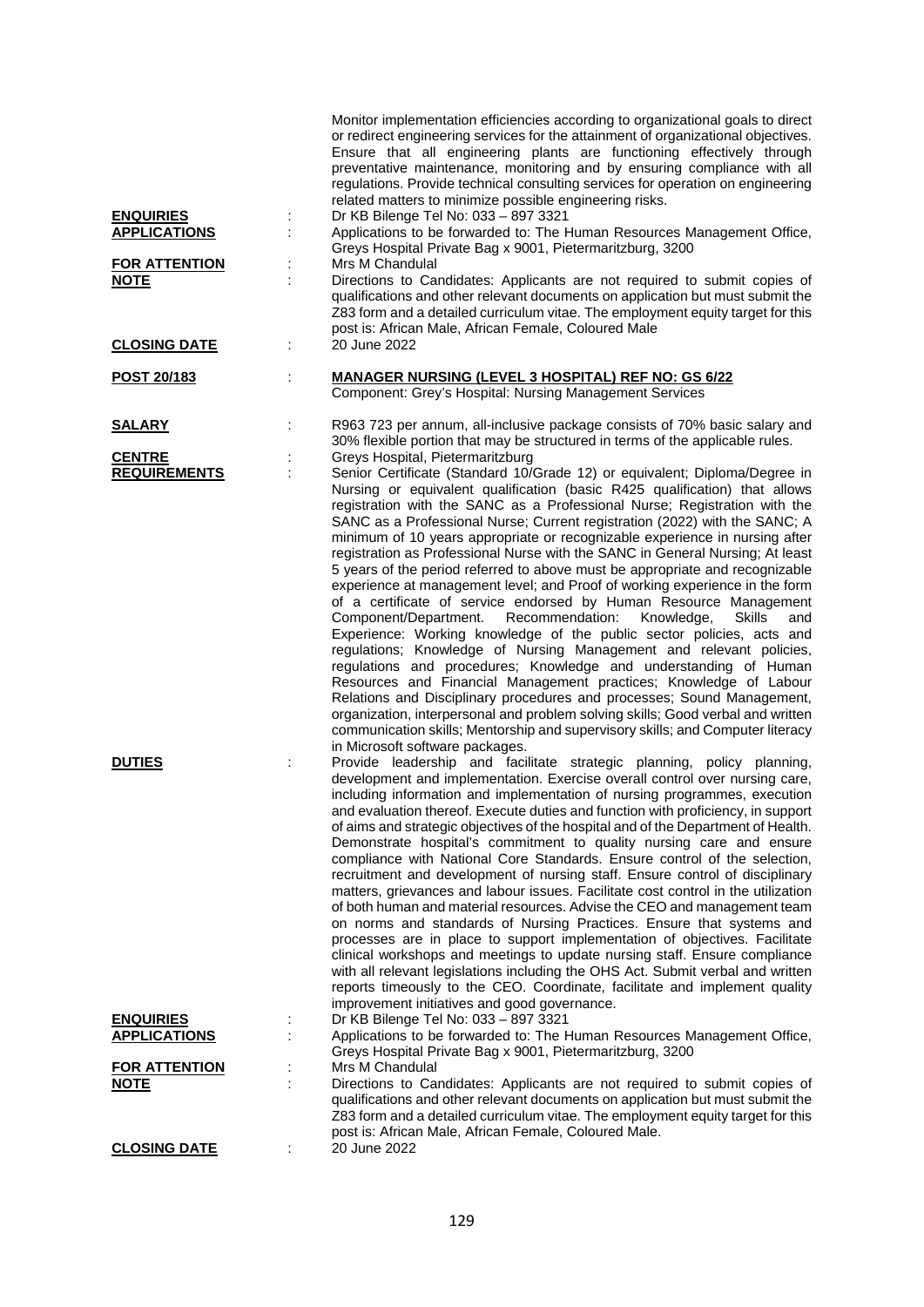| <u>POST 20/184</u>                   | t | <b>MEDICAL OFFICER: GRADE 1 REF NO: GS 8/22</b><br>Component: Anaesthesia and Critical Care                                                                                                                                                                                                                                                                                                                                                                                                                                                                                                                                                                                                                                                                                                                                                                                                                                                                                                                                                                                                                                                                                                                                                                                                                                                                                                                                                                                                                                                                                                                                                                                                                                                                                                                                                                                                                                                                                                                                                                                                                                                                                                                                                                                                                                                                                                                                                                                                                                                                                                                                                                                                                                                                                                                                  |
|--------------------------------------|---|------------------------------------------------------------------------------------------------------------------------------------------------------------------------------------------------------------------------------------------------------------------------------------------------------------------------------------------------------------------------------------------------------------------------------------------------------------------------------------------------------------------------------------------------------------------------------------------------------------------------------------------------------------------------------------------------------------------------------------------------------------------------------------------------------------------------------------------------------------------------------------------------------------------------------------------------------------------------------------------------------------------------------------------------------------------------------------------------------------------------------------------------------------------------------------------------------------------------------------------------------------------------------------------------------------------------------------------------------------------------------------------------------------------------------------------------------------------------------------------------------------------------------------------------------------------------------------------------------------------------------------------------------------------------------------------------------------------------------------------------------------------------------------------------------------------------------------------------------------------------------------------------------------------------------------------------------------------------------------------------------------------------------------------------------------------------------------------------------------------------------------------------------------------------------------------------------------------------------------------------------------------------------------------------------------------------------------------------------------------------------------------------------------------------------------------------------------------------------------------------------------------------------------------------------------------------------------------------------------------------------------------------------------------------------------------------------------------------------------------------------------------------------------------------------------------------------|
| <u>SALARY</u>                        |   | Grade 1: R833 523 per annum, (all inclusive package) consists of 70% basic<br>salary and 30% flexible portion that may be structured in terms of the applicable<br>rules, Plus Commuted Overtime which is subject to the needs of the<br>department. Incumbents will have to sign the commuted overtime contract<br>form. Rural allowance is payable for periods working at Harry Gwala Hospital<br>only.                                                                                                                                                                                                                                                                                                                                                                                                                                                                                                                                                                                                                                                                                                                                                                                                                                                                                                                                                                                                                                                                                                                                                                                                                                                                                                                                                                                                                                                                                                                                                                                                                                                                                                                                                                                                                                                                                                                                                                                                                                                                                                                                                                                                                                                                                                                                                                                                                    |
| <b>CENTRE</b><br><b>REQUIREMENTS</b> | ÷ | Grey's Hospital, Harry Gwala or Northdale Hospital<br>Grade 12 Certificate, MBCHB Degree or equivalent qualification that allows<br>registration with HPCSA as a Medical Practitioner, Current registration with the<br>Health Professions Council South Africa as a Medical Practitioner. Grade 1:<br>Experience: Not Applicable. Foreign qualified candidates require 1-year<br>relevant experience after registration as a Medical Practitioner with a<br>recognized Foreign Health Professional Council, of whom it is not required to<br>perform Community Service, as required in South Africa. DA will be an<br>advantage. Advantages: ATLS, APLS, and ACLS. Diploma in Anaesthesia<br>(DA). Other relevant CMSA diplomas: Dip PEC (SA), DCH, Dip Obs.<br>Fellowship of Anaesthesia examinations or portions thereof. Anaesthetic work<br>experience in a large regional or tertiary hospital and/or in a registrar program.<br>Knowledge, Skills and Experience: Participation in the After Hours call system<br>is essential. Medical Practice as appropriate at post Community Service level.<br>Information management. Current Health and Public service legislation,<br>regulations and policy. Medical ethics, epidemiology and statistics. NB: Priority<br>will be applied to incumbent/s that are available immediately in order to<br>maintain clinical services. Pietermaritzburg is only able to employ South African<br>citizens and permanent residents into these medical officer posts. Those<br>candidates who are still in their community service year may apply for the post<br>on the understanding that appointment to the post can only be made after they<br>have received registration from the HPCSA as a medical practitioner. NB<br>Those candidates who hold a bursary that requires them to work outside of<br>Pietermaritzburg must supply a letter from the Institution/District Office that<br>holds their service obligation indicating that the bursary holder will be released<br>to come to Pietermaritzburg for training. Bursary holders who are unable to<br>supply this authority will not be shortlisted. Incumbents will be expected to work<br>in the Department of Anaesthesia in Pietermaritzburg for at least one year.<br>During which time they will receive appropriate training to pass the Diploma in<br>Anaesthesia, (if this qualification is not already held). Anaesthetic Medical<br>Officers will also be able to apply for a three month rotation through Intensive<br>Care during this year. In subsequent years it is anticipated that appropriate<br>candidates will either commence specialising in anaesthesia or proceed to<br>work in district and other regional hospitals providing high quality Medical<br>Officer Anaesthesia, Pietermaritzburg |
| <b>DUTIES</b>                        |   | Clinical responsibility including examine, investigate diagnose and oversee<br>treatment of patients. The incumbent will be part of the Pietermaritzburg<br>Metropolitan Group of hospitals and will be expected to rotate through all<br>hospitals in Pietermaritzburg. To perform appropriate preoperative<br>examination and optimisation of patients for planned surgery. To provide safe<br>and appropriate anaesthesia during surgery. To participate in post-operative<br>care of patients. Anaesthetists must be prepared for early starts to the working<br>day (07:15) and late, unpredictable finishes to the normal working day. The<br>nature of anaesthesia means that frequent weekend shifts are required inside<br>the commuted overtime package. The incumbent will be part of the<br>Pietermaritzburg Metropolitan Group of hospitals and will be expected to rotate<br>through all hospitals in Pietermaritzburg. Assist with human resource<br>development for medical staff. Conduct Orientation and Induction Programme<br>for new Medical staff. Provide guidance and advice to junior medical staff<br>(interns/CSOs). Assist with the development of training programmes.<br>Participate in relevant training programmes. Maintain accurate and appropriate<br>health records in accordance with the legal/ethical considerations and<br>continuity of patient care. Undertake continuing medical education and<br>professional development and study professional literature e.g. Medical<br>journals. To identify health care needs and communicate these to seniors so<br>that new ideas could be developed on policies/methods/techniques and<br>procedures. To participate in audit and quality control programs to improve the<br>standard of patient care. To participate in departmental administration by                                                                                                                                                                                                                                                                                                                                                                                                                                                                                                                                                                                                                                                                                                                                                                                                                                                                                                                                                                                 |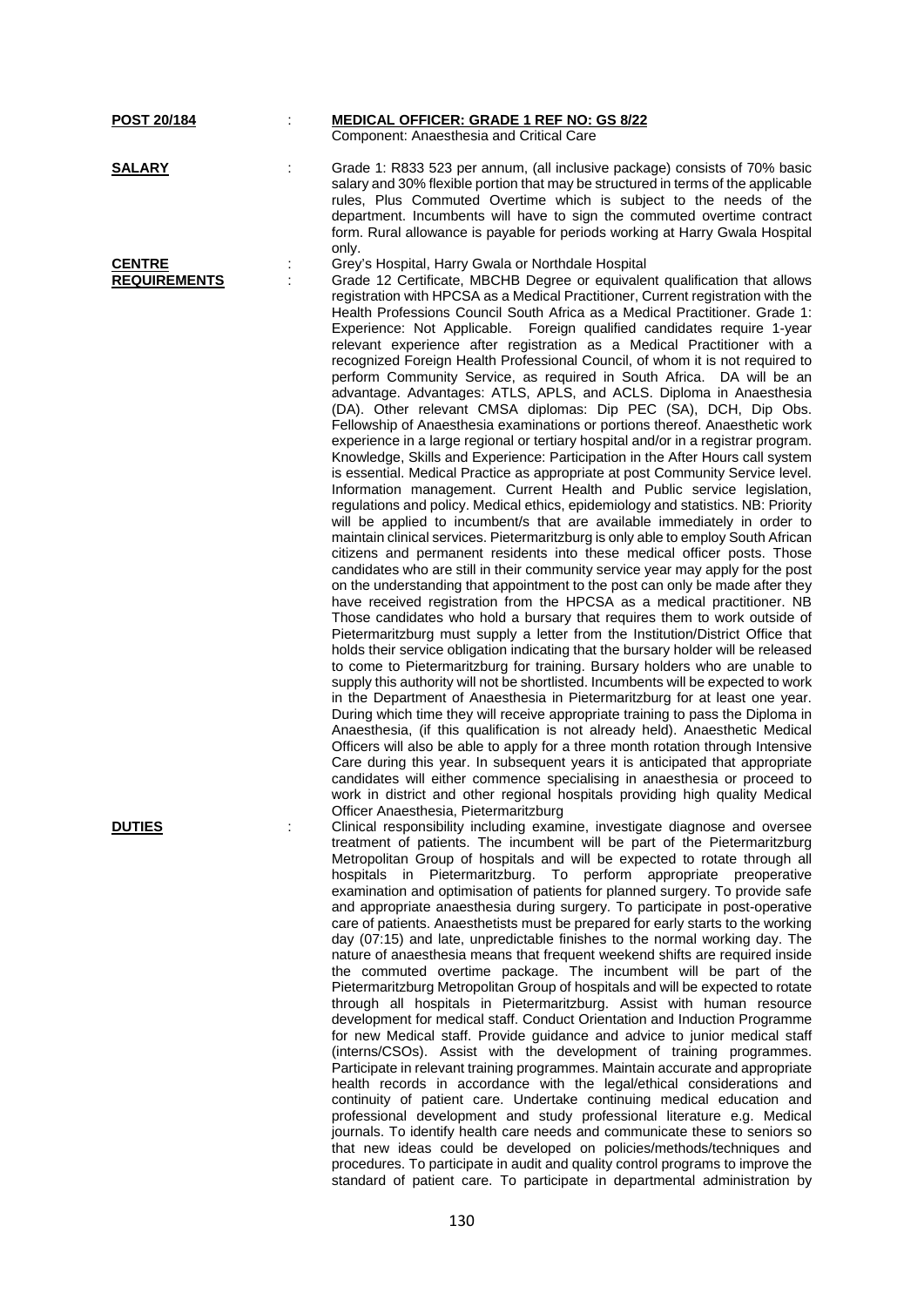| <b>ENQUIRIES</b><br><b>APPLICATIONS</b> | Î,     | ensuring compliance with all departmental rules and regulations with regard to<br>leave, call rosters and rotations. To participate in Outreach services in the<br>drainage area of Harry Gwala hospital as appropriate to their grade of<br>qualification and experience. To maintain a logbook of clinical duties<br>Dr Z Farina Tel No: 033 897 3414<br>Applications to be forwarded to: The Human Resources Management Office,<br>Greys Hospital Private Bag x 9001, Pietermaritzburg, 3200.                                                                                                                                                                                                                                                                                                                                                                                                                                                                                                                                                                                                                                                                                                                                                                                                                                                                                                                                                                                                                                                                                                                                                                                                                                                                                                                                                                                                                                                                                                                                                                                                  |
|-----------------------------------------|--------|---------------------------------------------------------------------------------------------------------------------------------------------------------------------------------------------------------------------------------------------------------------------------------------------------------------------------------------------------------------------------------------------------------------------------------------------------------------------------------------------------------------------------------------------------------------------------------------------------------------------------------------------------------------------------------------------------------------------------------------------------------------------------------------------------------------------------------------------------------------------------------------------------------------------------------------------------------------------------------------------------------------------------------------------------------------------------------------------------------------------------------------------------------------------------------------------------------------------------------------------------------------------------------------------------------------------------------------------------------------------------------------------------------------------------------------------------------------------------------------------------------------------------------------------------------------------------------------------------------------------------------------------------------------------------------------------------------------------------------------------------------------------------------------------------------------------------------------------------------------------------------------------------------------------------------------------------------------------------------------------------------------------------------------------------------------------------------------------------|
| <b>FOR ATTENTION</b><br><b>NOTE</b>     |        | Mrs M Chandulal<br>Directions to Candidates: Applicants are not required to submit copies of<br>qualifications and other relevant documents on application but must submit the<br>Z83 form and a detailed curriculum vitae. The Employment Equity Target for<br>this post is: African Male, African Female or Coloured Male.                                                                                                                                                                                                                                                                                                                                                                                                                                                                                                                                                                                                                                                                                                                                                                                                                                                                                                                                                                                                                                                                                                                                                                                                                                                                                                                                                                                                                                                                                                                                                                                                                                                                                                                                                                      |
| <b>CLOSING DATE</b>                     | ÷      | 20 June 2022                                                                                                                                                                                                                                                                                                                                                                                                                                                                                                                                                                                                                                                                                                                                                                                                                                                                                                                                                                                                                                                                                                                                                                                                                                                                                                                                                                                                                                                                                                                                                                                                                                                                                                                                                                                                                                                                                                                                                                                                                                                                                      |
| POST 20/185                             | t.     | MEDICAL OFFICER: GRADE 1, 2, 3 REF NO: GS 9/22 (X3 POSTS)<br>Component: Neurology - Department of Internal Medicine                                                                                                                                                                                                                                                                                                                                                                                                                                                                                                                                                                                                                                                                                                                                                                                                                                                                                                                                                                                                                                                                                                                                                                                                                                                                                                                                                                                                                                                                                                                                                                                                                                                                                                                                                                                                                                                                                                                                                                               |
| <b>SALARY</b>                           |        | Grade 1: R833 523 per annum<br>Grade 2: R953 049 per annum<br>Grade 3: R1 106 037 per annum<br>All-inclusive package consists of 70% basic salary and 30% flexible portion that<br>may be structured in terms of the applicable rules, Plus Commuted Overtime<br>which is subject to the needs of the department. Incumbents will have to sign<br>the commuted overtime contract form annually.                                                                                                                                                                                                                                                                                                                                                                                                                                                                                                                                                                                                                                                                                                                                                                                                                                                                                                                                                                                                                                                                                                                                                                                                                                                                                                                                                                                                                                                                                                                                                                                                                                                                                                   |
| <b>CENTRE</b><br><b>REQUIREMENTS</b>    | ÷<br>ċ | Grey's Hospital, Pietermaritzburg<br>Grade 12 Certificate, MBCHB Degree or equivalent qualification PLUS Current<br>Registration with the Health Professions Council of South Africa as a Medical<br>practitioner. Grade 1: Experience: Not Applicable. Foreign qualified candidates<br>require 1 year relevant experience after registration as a Medical Practitioner<br>with a recognized Foreign Health Professional Council, of whom it is not<br>required to perform Community Service, as required in South Africa. Grade 2:<br>Experience: 5 years appropriate experience as a Medical Officer after<br>registration with the HPCSA as a Medical Practitioner. Foreign candidates<br>require 6 years relevant experience after registration with a recognized Foreign<br>Health Professional Council, of whom it is not required to perform Community<br>Service as required in South Africa. Grade 3: Experience: 10 years experience<br>after registration with the HPCSA as a Medical Practitioner. Foreign qualified<br>candidates require 11 years relevant experience after registration as Medical<br>Practitioner with a recognized foreign health professional council in respect of<br>foreign qualified employees of whom it is not required performing community<br>service as required in South Africa. NB: Community Service Officers may apply<br>if eligible for HPCSA registration as an Independent Medical Practitioner within<br>1 months of the closing date of this advertisement. Knowledge, Skills and<br>Experience: Sound clinical and patient management skills; human resource<br>management; information management; quality assurance programs. Current<br>health and public service legislation, regulations and policy, and medical ethics.<br>Recommendations: ACLS course completed (current valid certificate), Post-<br>graduate qualifications in Neurology (FCN (SA) Part 1; Diploma in Internal<br>Medicine; Diploma in HIV Medicine. Experience working a Neurology Unit or<br>Internal Medicine Unit. Involvement in Research &/or publications. |
| <b>DUTIES</b>                           |        | Medical care of Neurology patients: Level of care required - medical care<br>appropriate to Grey's Hospital Neurology Service, (Tertiary). Diagnosing and<br>treating medical & neurological emergencies; Managing Neurology inpatients<br>and outpatients. Consulting on referrals from other Departments and<br>communicating with other Departments and institutions; Inter-unit rotations at<br>facilities included in the KZN Neurology Academic Complex i.e. IALCH<br>Hospital. Outreach services to facilities in Area 2 may be required either<br>regularly or from time to time. Overtime requirements - commuted overtime<br>within the Department of Neurology is mandatory, as required by operational<br>demands within the Neurology after hour's service. Commuted Overtime within<br>the Department of Internal Medicine, Greys Hospital may be required, as<br>required by operational demands. Administration and management: Supervise<br>junior medical staff, including in clinical work, attendance, time management,<br>conflict management etc. Service logistics - assist in administrative aspects of<br>running the Department e.g. roster and rotation planning, clinical and<br>operational protocol development; Quality improvement - assist and<br>participate in quality improvement, including audits, patient safety incident                                                                                                                                                                                                                                                                                                                                                                                                                                                                                                                                                                                                                                                                                                                                  |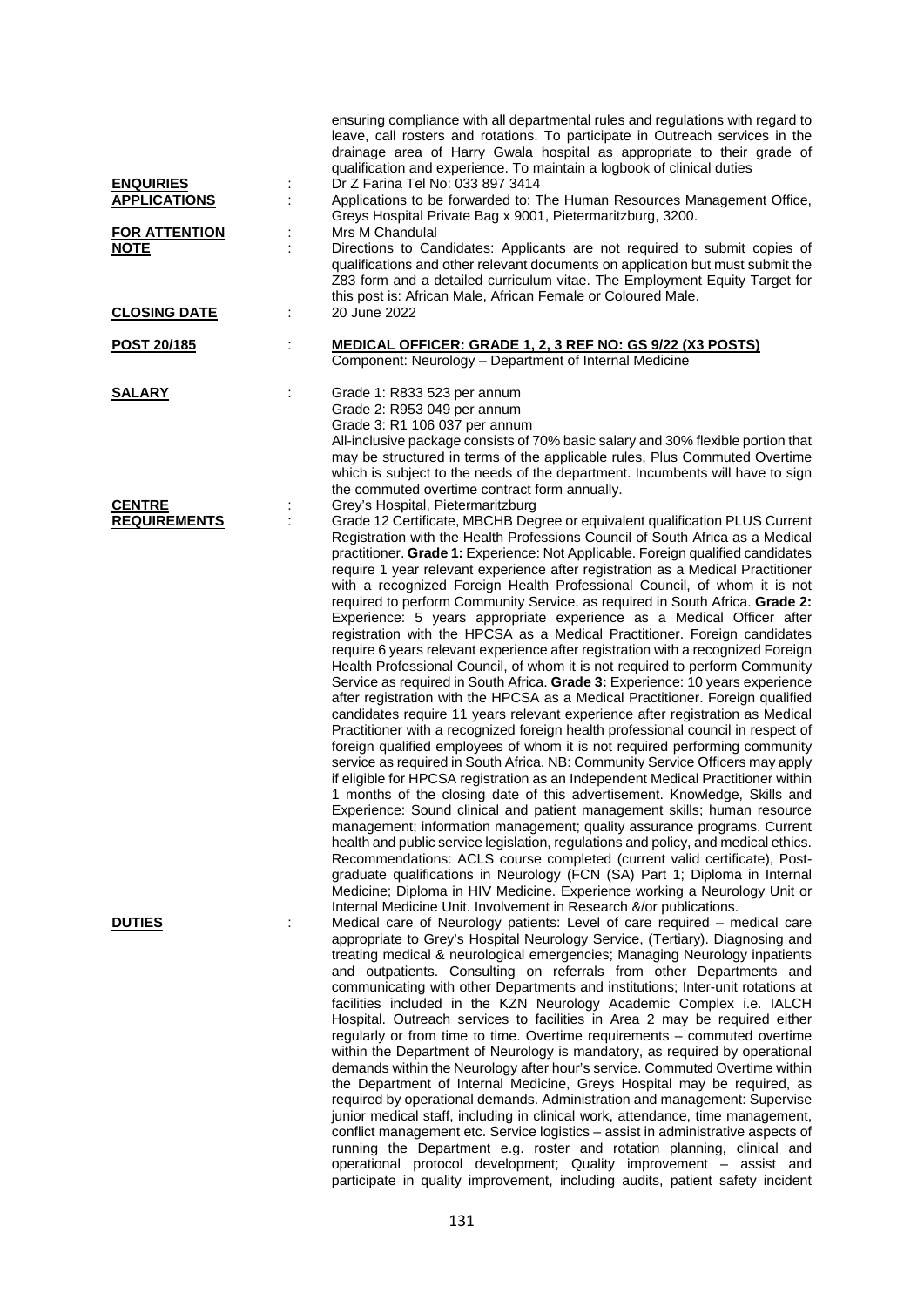| <b>ENQUIRIES</b>                                           |        | reporting and morbidity and mortality reviews. Medico-legal matters - assist<br>with medico-legal tasks such as medical reports for insurance claims.<br>Academic programme: Training - provide in-service training to staff or be a<br>recipient of in-service training, as appropriate for a medical officer and to meet<br>the needs of the service; Teaching - participate in and support departmental<br>training programmes (undergraduate, postgraduate and in-service). This<br>includes teaching, examinations, administration, departmental talks etc. as<br>required by the programmes. Academic activities - active participation in<br>academic activities such as journal clubs, academic presentations and<br>seminars etc. Research - participate in departmental research. Initiation and<br>performance of research is required.<br>Dr A. Naidoo Tel No: 033 - 897 3000                                                                                                                                                                                                                                                                                                                                                                                                                                                                                                                                                                                                                                                                                                                                                                                                                                                                                                |
|------------------------------------------------------------|--------|------------------------------------------------------------------------------------------------------------------------------------------------------------------------------------------------------------------------------------------------------------------------------------------------------------------------------------------------------------------------------------------------------------------------------------------------------------------------------------------------------------------------------------------------------------------------------------------------------------------------------------------------------------------------------------------------------------------------------------------------------------------------------------------------------------------------------------------------------------------------------------------------------------------------------------------------------------------------------------------------------------------------------------------------------------------------------------------------------------------------------------------------------------------------------------------------------------------------------------------------------------------------------------------------------------------------------------------------------------------------------------------------------------------------------------------------------------------------------------------------------------------------------------------------------------------------------------------------------------------------------------------------------------------------------------------------------------------------------------------------------------------------------------------|
| <b>APPLICATIONS</b><br><b>FOR ATTENTION</b><br><b>NOTE</b> | t<br>İ | Applications to be forwarded to: The Human Resources Management Office,<br>Greys Hospital Private Bag x 9001, Pietermaritzburg, 3200<br>Mrs M Chandulal<br>Directions to Candidates: Applicants are not required to submit copies of                                                                                                                                                                                                                                                                                                                                                                                                                                                                                                                                                                                                                                                                                                                                                                                                                                                                                                                                                                                                                                                                                                                                                                                                                                                                                                                                                                                                                                                                                                                                                     |
|                                                            |        | qualifications and other relevant documents on application but must submit the<br>Z83 form and a detailed curriculum vitae. The Employment Equity Target for<br>this post is: African Male, African Female or Coloured Male                                                                                                                                                                                                                                                                                                                                                                                                                                                                                                                                                                                                                                                                                                                                                                                                                                                                                                                                                                                                                                                                                                                                                                                                                                                                                                                                                                                                                                                                                                                                                              |
| <b>CLOSING DATE</b>                                        | ÷      | 20 June 2022                                                                                                                                                                                                                                                                                                                                                                                                                                                                                                                                                                                                                                                                                                                                                                                                                                                                                                                                                                                                                                                                                                                                                                                                                                                                                                                                                                                                                                                                                                                                                                                                                                                                                                                                                                             |
| POST 20/186                                                | ÷      | <b>MEDICAL OFFICER REF NO: MOCARDIO/01/2022 (X 1 POST)</b><br>Department: Cardiology                                                                                                                                                                                                                                                                                                                                                                                                                                                                                                                                                                                                                                                                                                                                                                                                                                                                                                                                                                                                                                                                                                                                                                                                                                                                                                                                                                                                                                                                                                                                                                                                                                                                                                     |
| <b>SALARY</b>                                              |        | Grade 1: R833 523 per annum, (all inclusive salary package), excluding<br><b>Commuted Overtime</b><br>Grade 2: R953 049 per annum, (all-inclusive salary package), excluding                                                                                                                                                                                                                                                                                                                                                                                                                                                                                                                                                                                                                                                                                                                                                                                                                                                                                                                                                                                                                                                                                                                                                                                                                                                                                                                                                                                                                                                                                                                                                                                                             |
|                                                            |        | <b>Commuted Overtime</b><br>Grade 3: R1 106 037 per annum, (all-inclusive salary package), excluding<br><b>Commuted Overtime</b>                                                                                                                                                                                                                                                                                                                                                                                                                                                                                                                                                                                                                                                                                                                                                                                                                                                                                                                                                                                                                                                                                                                                                                                                                                                                                                                                                                                                                                                                                                                                                                                                                                                         |
| <b>CENTRE</b><br><b>REQUIREMENTS</b>                       |        | Inkosi Albert Luthuli Central Hospital<br>MBCHB Degree. Registration with the Health Professions Council of South<br>Africa as Medical Practitioner. Current registration as Medical Practitioner with<br>HPCSA. Experience: Grade 1: No Experience required from South African<br>qualified employees. Must be registered as an independent medical<br>practitioner with the HPCSA. One year relevant experience after registration<br>as a Medical Practitioner with a recognised foreign health professional council<br>in respect of foreign qualified employees, of whom it is not required to perform<br>Community Service as required in South Africa. Grade 2: 5 years appropriate<br>experience as a Medical Officer after Registration with HPCSA as a Medical<br>Practitioner. Six years relevant experience after registration as a Medical<br>Practitioner with a recognised foreign health professional council in respect of<br>foreign qualified employees, of whom it is not required to perform Community<br>Service as required in South Africa. Grade 3: 10 year's appropriate experience<br>as a Medical Officer after Registration with HPCSA as a Medical Practitioner.<br>Eleven years relevant experience after registration as a Medical Practitioner<br>with a recognised foreign health professional council in respect of foreign<br>qualified employees, of whom it is not required to perform Community Service<br>as required in South Africa. Knowledge, Skills, Training and Competency<br>Required: Knowledge and skills in clinical medicine, including acute emergency<br>medicine. Demonstrate the ability to work as part of a multidisciplinary team.<br>Sound communication, negotiating, and planning, organizing and interpersonal<br>skills. |
| <b>DUTIES</b>                                              |        | Provision of Cardiology services based at IALCH. Management of patients in<br>the Ward, CCU and Cardiac Clinics. Provision of afterhours (nights, weekends,<br>public holidays) call for the department at IALCH. Manage designated areas of<br>responsibility in the Cardiology Department. Active involvement in the<br>administration of Cardiac Clinics and Wards to optimize patient care. Assist in<br>the implementation of guidelines, protocols and clinical audits. Involvement in<br>the teaching of Paramedical staff in the Department. Participate in the<br>academic programme, including research. Completion of Community Service.                                                                                                                                                                                                                                                                                                                                                                                                                                                                                                                                                                                                                                                                                                                                                                                                                                                                                                                                                                                                                                                                                                                                      |
| <b>ENQUIRIES</b><br><b>APPLICATIONS</b>                    |        | Dr S Khan at 082 564 7477 / Dr. D.R. Naidoo at 082 300 1625<br>All applications must be addressed to the Human Resources Manager, and<br>should be placed in the application box situated at Security at the entrance to<br>the Management Building at IALCH or posted to Private Bag X03, Mayville,<br>4058.                                                                                                                                                                                                                                                                                                                                                                                                                                                                                                                                                                                                                                                                                                                                                                                                                                                                                                                                                                                                                                                                                                                                                                                                                                                                                                                                                                                                                                                                            |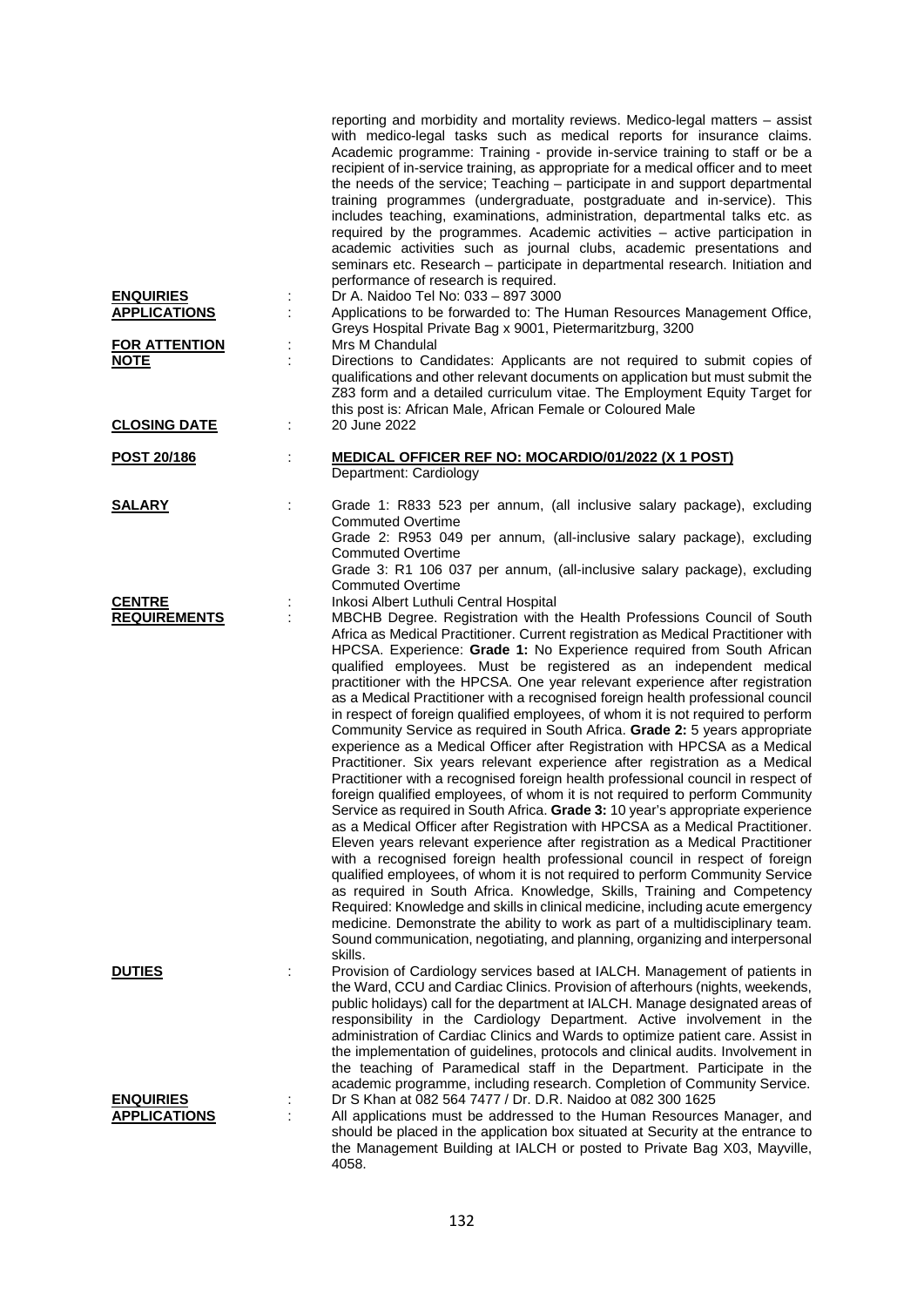| <b>NOTE</b>                          |   | An Application for Employment Form (Z83) must be completed and forwarded.<br>This is obtainable from any Public Service Department or from the website<br>www.kznhealth.gov.za. Applicants are not required to submit copies of<br>qualifications and other relevant documents on application but must submit the<br>Z83 and a detailed Curriculum Vitae. Certified copies of qualifications, proof of<br>registration and other relevant documents will be requested from shortlisted<br>candidates only which may be submitted to HR on or before the day of the<br>interview. Original signed letter from your current employer, confirming current<br>and appropriate work experience related to the requirements and<br>recommendations of the advert. People with disabilities should feel free to<br>apply for the posts. The reference number must be indicated in the column<br>provided on the form Z83, e.g. ref APRO/1/2006. Please note that failure to<br>comply with the above instructions will disqualify applicants. Please note that<br>the It is the applicant's responsibility to have the foreign qualification, which is<br>the requirement of the post, evaluated by the South African Qualifications<br>Authority (SAQA) and to provide proof of such evaluation on application.<br>Failure to comply will result in the application not being considered will be<br>subjected to a pre-employment screening and verification process including a<br>CIPC (Companies Intellectual Property Commission) screening. Due to the<br>large number of applications we receive, receipt of applications will not be<br>acknowledged. Should you not be advised within 60 days of the closing date,<br>kindly consider your application as unsuccessful. Please note that due to<br>financial constraints, there will be no payment of S&T claims.                                         |
|--------------------------------------|---|-------------------------------------------------------------------------------------------------------------------------------------------------------------------------------------------------------------------------------------------------------------------------------------------------------------------------------------------------------------------------------------------------------------------------------------------------------------------------------------------------------------------------------------------------------------------------------------------------------------------------------------------------------------------------------------------------------------------------------------------------------------------------------------------------------------------------------------------------------------------------------------------------------------------------------------------------------------------------------------------------------------------------------------------------------------------------------------------------------------------------------------------------------------------------------------------------------------------------------------------------------------------------------------------------------------------------------------------------------------------------------------------------------------------------------------------------------------------------------------------------------------------------------------------------------------------------------------------------------------------------------------------------------------------------------------------------------------------------------------------------------------------------------------------------------------------------------------------------------------------------------------------------------------|
| <b>CLOSING DATE</b>                  | t | 21 June 2022                                                                                                                                                                                                                                                                                                                                                                                                                                                                                                                                                                                                                                                                                                                                                                                                                                                                                                                                                                                                                                                                                                                                                                                                                                                                                                                                                                                                                                                                                                                                                                                                                                                                                                                                                                                                                                                                                                |
| <b>POST 20/187</b>                   |   | <b>MEDICAL OFFICER REF NO: MOENT/01/2022 (X 1 POST)</b><br>Department: ENT                                                                                                                                                                                                                                                                                                                                                                                                                                                                                                                                                                                                                                                                                                                                                                                                                                                                                                                                                                                                                                                                                                                                                                                                                                                                                                                                                                                                                                                                                                                                                                                                                                                                                                                                                                                                                                  |
| <b>SALARY</b>                        |   | Grade 1: R833 523 per annum, (all inclusive salary package) excluding<br><b>Commuted Overtime</b><br>Grade 2: R953 049 per annum, (all-inclusive salary package), excluding<br><b>Commuted Overtime</b><br>Grade 3: R1 106 037 per annum, (all-inclusive salary package), excluding<br><b>Commuted Overtime</b>                                                                                                                                                                                                                                                                                                                                                                                                                                                                                                                                                                                                                                                                                                                                                                                                                                                                                                                                                                                                                                                                                                                                                                                                                                                                                                                                                                                                                                                                                                                                                                                             |
| <b>CENTRE</b><br><b>REQUIREMENTS</b> |   | Inkosi Albert Luthuli Central Hospital<br>MBCHB Degree, Registration with HPCSA as a Medical Officer. Current<br>unrestricted registration with the Health Professions Council of South Africa as<br>an Independent Medical Practitioner. Experience: Grade 1: No Experience<br>required from South African qualified employees. One year relevant experience<br>after registration as a Medical Practitioner with a recognised foreign health<br>professional council in respect of foreign qualified employees, of whom it is not<br>required to perform Community Service as required in South Africa. Grade 2:<br>Five (5) years appropriate experience as a Medical Officer after registration<br>with HPCSA as a Medical Practitioner. 6 Years relevant experience after<br>registration as Medical Practitioner with a recognised foreign health<br>professional council in respect of foreign qualified employees, of whom it is not<br>required to perform Community Service as required in South Africa. Grade 3:<br>Requires ten (10) years appropriate experience as a Medical Officer after<br>registration with HPCSA as a Medical Practitioner.11 Years relevant<br>experience after registration as Medical Practitioner with a recognised foreign<br>health professional council in respect of foreign qualified employees, of whom<br>it is not required to perform Community Service as required in South Africa.<br>Knowledge, Skills and Competencies Required: Sound communication,<br>negotiation,<br>planning,<br>organising,<br>leadership,<br>decision-making<br>and<br>interpersonal skills. Demonstrate the ability to work as part of a multidisciplinary<br>team. Ability to function as a part of the ENT team in the District functional<br>region. Knowledge and skills/experience in surgery and/or ENT is an added<br>advantage; as are CMSA ENT primary qualifications. |
| <b>DUTIES</b>                        |   | Participate in the delivery of Otorhinolaryngology services to the district<br>functional region, as determined by the Head of Department. Provide<br>appropriate peri-operative assessment of the ENT patient, management and<br>follow-up of patients as determined by the surgical condition and the patient's<br>co-morbidities. Actively participate in the academic, research and outreach<br>activities of the Discipline. Participate in the quality improvement programs of<br>the department including clinical audits, clinical governance and CPD activities.<br>Maintain clinical, professional and ethical standards. Ensure sound labour                                                                                                                                                                                                                                                                                                                                                                                                                                                                                                                                                                                                                                                                                                                                                                                                                                                                                                                                                                                                                                                                                                                                                                                                                                                     |

relations in compliance with relevant legislation while maintaining the interests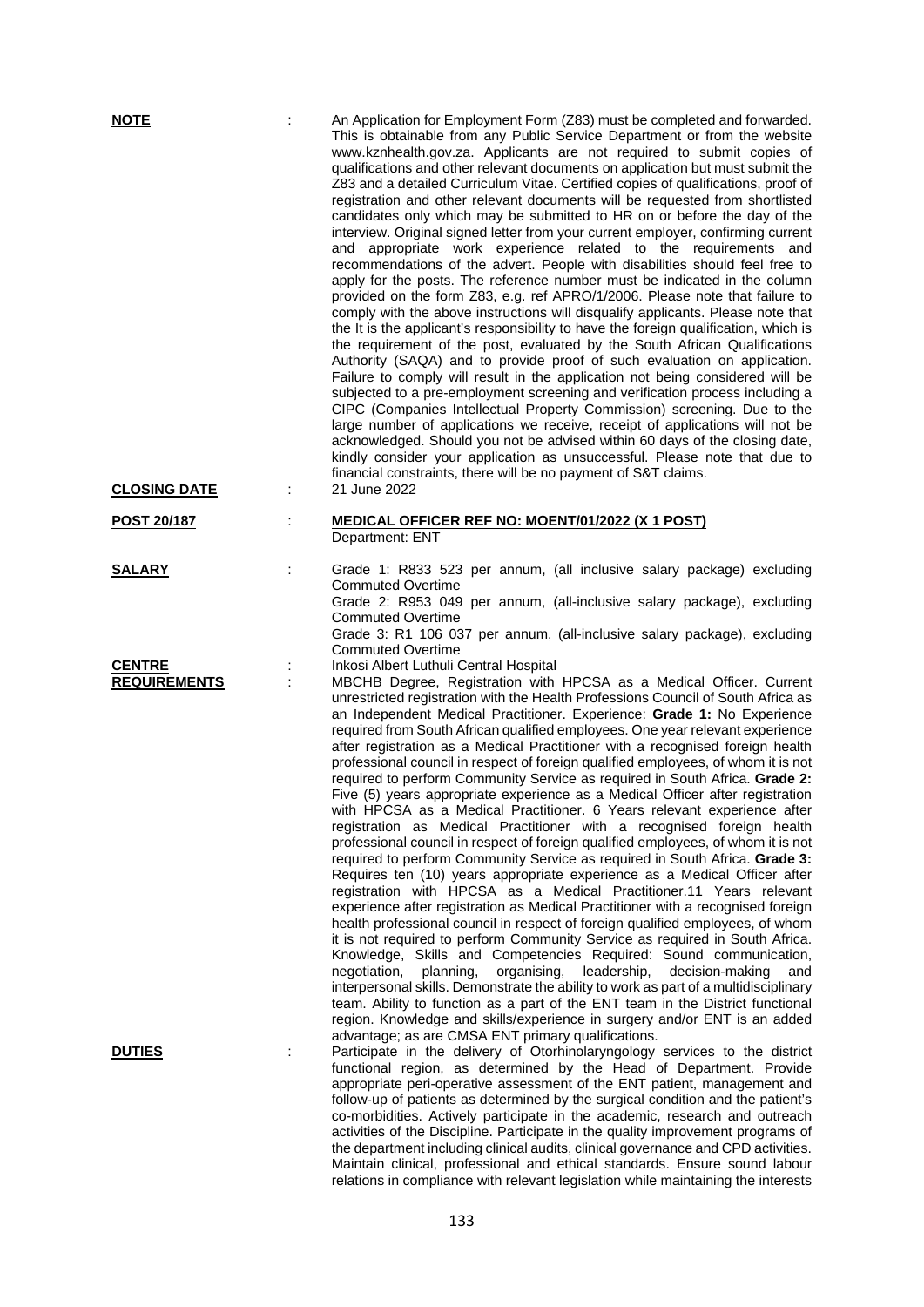| <b>ENQUIRIES</b><br><b>APPLICATIONS</b> | ÷ | of the patient. Mandatory participation in Commuted Overtime. The successful<br>applicant will be required to perform after hour duties in the Durban Functional<br>Region, covering more than one hospital in the regional including but not<br>limited to IALCH and King Edward VIII Hospitals.<br>Dr. Andile Sibiya & Dr. Warren Kuhn Tel No: (031) 2401754<br>All applications must be addressed to the Human Resources Manager, and                                                                                                                                                                                                                                                                                                                                                                                                                                                                                                                                                                                                                                                                                                                                                                                                                                                                                                                                                                                                                                                                                                                                                                                                                                                                                                                                                                                                                            |
|-----------------------------------------|---|---------------------------------------------------------------------------------------------------------------------------------------------------------------------------------------------------------------------------------------------------------------------------------------------------------------------------------------------------------------------------------------------------------------------------------------------------------------------------------------------------------------------------------------------------------------------------------------------------------------------------------------------------------------------------------------------------------------------------------------------------------------------------------------------------------------------------------------------------------------------------------------------------------------------------------------------------------------------------------------------------------------------------------------------------------------------------------------------------------------------------------------------------------------------------------------------------------------------------------------------------------------------------------------------------------------------------------------------------------------------------------------------------------------------------------------------------------------------------------------------------------------------------------------------------------------------------------------------------------------------------------------------------------------------------------------------------------------------------------------------------------------------------------------------------------------------------------------------------------------------|
|                                         |   | should be placed in the application box situated at Security at the entrance to<br>the Management Building at IALCH or posted to Private Bag X03, Mayville,<br>4058.                                                                                                                                                                                                                                                                                                                                                                                                                                                                                                                                                                                                                                                                                                                                                                                                                                                                                                                                                                                                                                                                                                                                                                                                                                                                                                                                                                                                                                                                                                                                                                                                                                                                                                |
| <b>NOTE</b>                             |   | An Application for Employment Form (Z83) must be completed and forwarded.<br>This is obtainable from any Public Service Department or from the website<br>www.kznhealth.gov.za. Applicants are not required to submit copies of<br>qualifications and other relevant documents on application but must submit the<br>Z83 and a detailed Curriculum Vitae. Certified copies of qualifications, proof of<br>registration and other relevant documents will be requested from shortlisted<br>candidates only which may be submitted to HR on or before the day of the<br>interview. Original signed letter from your current employer, confirming current<br>and appropriate work experience related to the requirements and<br>recommendations of the advert. People with disabilities should feel free to<br>apply for the posts. The reference number must be indicated in the column<br>provided on the form Z83, e.g. ref APRO/1/2006. Please note that failure to<br>comply with the above instructions will disqualify applicants. Please note that<br>the It is the applicant's responsibility to have the foreign qualification, which is<br>the requirement of the post, evaluated by the South African Qualifications<br>Authority (SAQA) and to provide proof of such evaluation on application.<br>Failure to comply will result in the application not being considered will be<br>subjected to a pre-employment screening and verification process including a<br>CIPC (Companies Intellectual Property Commission) screening. Due to the<br>large number of applications we receive, receipt of applications will not be<br>acknowledged. Should you not be advised within 60 days of the closing date,<br>kindly consider your application as unsuccessful. Please note that due to<br>financial constraints, there will be no payment of S&T claims. |
| <b>CLOSING DATE</b>                     |   | 21 June 2022                                                                                                                                                                                                                                                                                                                                                                                                                                                                                                                                                                                                                                                                                                                                                                                                                                                                                                                                                                                                                                                                                                                                                                                                                                                                                                                                                                                                                                                                                                                                                                                                                                                                                                                                                                                                                                                        |
| POST 20/188                             | t | <b>MEDICAL</b><br><b>OFFICER:</b><br><b>RENAL</b><br><b>/NEPHROLOGY</b><br><b>REF</b><br>NO:<br><b>MO</b><br>RENAL/NEPH/1/2022 (X3 POSTS)<br>Department: Renal/Nephrology                                                                                                                                                                                                                                                                                                                                                                                                                                                                                                                                                                                                                                                                                                                                                                                                                                                                                                                                                                                                                                                                                                                                                                                                                                                                                                                                                                                                                                                                                                                                                                                                                                                                                           |
| <b>SALARY</b>                           |   | Grade 1: R833 523 per annum, (all inclusive salary package), excluding<br>commuted overtime<br>Grade 2: R953 049 per annum, (all-inclusive salary package), excluding<br>commuted overtime<br>Grade 3: R1 106 037 per annum, (all-inclusive salary package), excluding<br>commuted overtime                                                                                                                                                                                                                                                                                                                                                                                                                                                                                                                                                                                                                                                                                                                                                                                                                                                                                                                                                                                                                                                                                                                                                                                                                                                                                                                                                                                                                                                                                                                                                                         |
| <b>CENTRE</b><br><b>REQUIREMENTS</b>    | ÷ | Inkosi Albert Luthuli Central Hospital<br>Registration with the Health Professions Council of South Africa as a medical<br>practitioner. Senior Certificate. MBCHB degree. Proof of completion of<br>Community Service. Experience: Grade 1: No experience required. The<br>appointment to grade 1 requires 1 year relevant experience after registration<br>as a Medical Practitioner with a recognised foreign health professional council<br>in respect of foreign qualified employees, of whom it is not required to perform<br>Community Service, as required in South Africa. Grade 2: Five (5) years<br>appropriate experience as a Medical Officer after Registration with HPCSA as<br>a Medical Practitioner The appointment to Grade 2 requires a minimum of six<br>years (6) relevant experience after registration as a Medical Practitioner with a<br>recognised foreign health professional council in respect of foreign qualified<br>employees, of whom it is not required to perform Community Service, as<br>required in South Africa. Grade 3: Ten (10) years appropriate experience as a<br>Medical Officer after Registration with HPCSA as a Medical Practitioner The<br>appointment to Grade 3 requires a minimum of eleven years (11) relevant<br>experience after registration as a Medical Practitioner with a recognised foreign<br>health professional council in respect of foreign qualified employees, of whom<br>it is not required to perform Community Service, as required in South Africa.<br>Knowledge Skills and Experience Required: Sound clinical knowledge in<br>Internal medicine with ability to manage medical emergencies. Knowledge of<br>ethical medical practice. Ability to assess, diagnose and manage in-patients                                                                                               |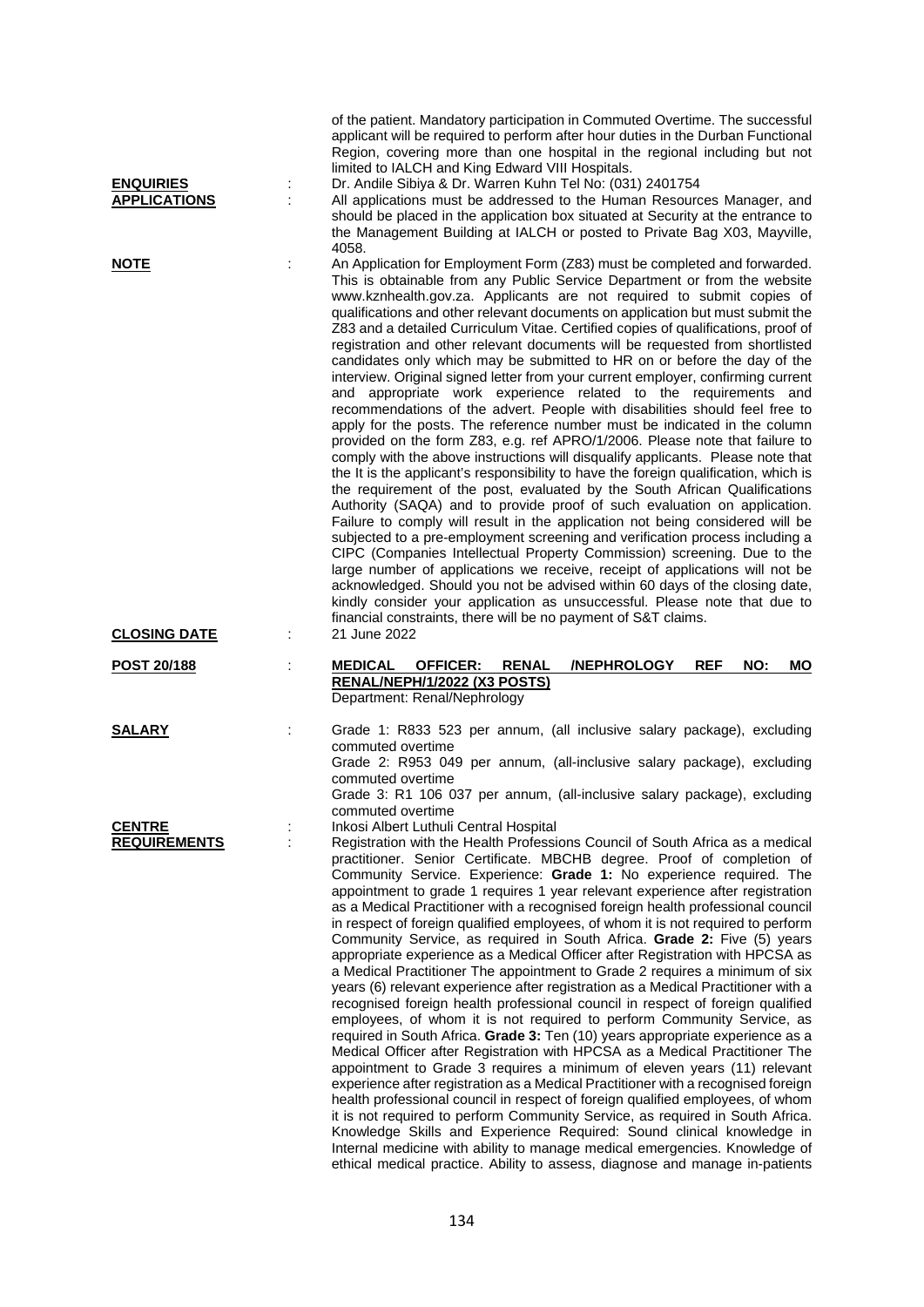| <b>DUTIES</b>                           |   | and out-patients in general nephrology, peritoneal dialysis, haemodialysis and<br>renal transplantation. Driver's licence is preferable.<br>Examination, diagnosis and management of patients. Performance of<br>commuted overtime. Facilitation of staff training and on-going medical<br>education. Participation in quality improvement imperatives (morbidity and<br>mortality meetings, clinical audits). Performance of research. Contribution to<br>the Department's academic programme. Be part of a multi-disciplinary team.                                                                                                                                                                                                                                                                                                                                                                                                                                                                                                                                                                                                                                                                                                                                                                                                                                                                                                                                                                                                                                                                                                                                                                                                                                                                                                                               |
|-----------------------------------------|---|---------------------------------------------------------------------------------------------------------------------------------------------------------------------------------------------------------------------------------------------------------------------------------------------------------------------------------------------------------------------------------------------------------------------------------------------------------------------------------------------------------------------------------------------------------------------------------------------------------------------------------------------------------------------------------------------------------------------------------------------------------------------------------------------------------------------------------------------------------------------------------------------------------------------------------------------------------------------------------------------------------------------------------------------------------------------------------------------------------------------------------------------------------------------------------------------------------------------------------------------------------------------------------------------------------------------------------------------------------------------------------------------------------------------------------------------------------------------------------------------------------------------------------------------------------------------------------------------------------------------------------------------------------------------------------------------------------------------------------------------------------------------------------------------------------------------------------------------------------------------|
| <b>ENQUIRIES</b><br><b>APPLICATIONS</b> |   | Dr. S Hariparshad Tel No: 031-240 1258/ 031-240 1325<br>All applications must be addressed to the Human Resources Manager, and<br>should be placed in the application box situated at Security at the entrance to<br>the Management Building at IALCH or posted to Private Bag X03, Mayville,<br>4058.                                                                                                                                                                                                                                                                                                                                                                                                                                                                                                                                                                                                                                                                                                                                                                                                                                                                                                                                                                                                                                                                                                                                                                                                                                                                                                                                                                                                                                                                                                                                                              |
| <b>NOTE</b>                             |   | An Application for Employment Form (Z83) must be completed and forwarded.<br>This is obtainable from any Public Service Department or from the website<br>www.kznhealth.gov.za. Applicants are not required to submit copies of<br>qualifications and other relevant documents on application but must submit the<br>Z83 and a detailed Curriculum Vitae. Certified copies of qualifications, proof of<br>registration and other relevant documents will be requested from shortlisted<br>candidates only which may be submitted to HR on or before the day of the<br>interview. Original signed letter from your current employer, confirming current<br>and appropriate work experience related to the requirements and<br>recommendations of the advert. People with disabilities should feel free to<br>apply for the posts. The reference number must be indicated in the column<br>provided on the form Z83, e.g. ref APRO/1/2006. Please note that failure to<br>comply with the above instructions will disqualify applicants. Please note that<br>the It is the applicant's responsibility to have the foreign qualification, which is<br>the requirement of the post, evaluated by the South African Qualifications<br>Authority (SAQA) and to provide proof of such evaluation on application.<br>Failure to comply will result in the application not being considered will be<br>subjected to a pre-employment screening and verification process including a<br>CIPC (Companies Intellectual Property Commission) screening. Due to the<br>large number of applications we receive, receipt of applications will not be<br>acknowledged. Should you not be advised within 60 days of the closing date,<br>kindly consider your application as unsuccessful. Please note that due to<br>financial constraints, there will be no payment of S&T claims. |
| <b>CLOSING DATE</b>                     | ÷ | 21 June 2022                                                                                                                                                                                                                                                                                                                                                                                                                                                                                                                                                                                                                                                                                                                                                                                                                                                                                                                                                                                                                                                                                                                                                                                                                                                                                                                                                                                                                                                                                                                                                                                                                                                                                                                                                                                                                                                        |
| POST 20/189                             |   | MEDICAL OFFICER REF NO: MONUCLEARMED/02/2022 (X1 POST)<br>Department: Nuclear Medicine<br>Re-advertising, all applicants are requested to re-apply                                                                                                                                                                                                                                                                                                                                                                                                                                                                                                                                                                                                                                                                                                                                                                                                                                                                                                                                                                                                                                                                                                                                                                                                                                                                                                                                                                                                                                                                                                                                                                                                                                                                                                                  |
| <b>SALARY</b>                           |   | Grade 1: R833 523 per annum, (all inclusive salary package), excluding<br>commuted overtime<br>Grade 2: R953 049 per annum, (all-inclusive salary package), excluding<br>commuted overtime<br>Grade 3: R1 106 037 per annum, (all-inclusive salary package), excluding<br>commuted overtime                                                                                                                                                                                                                                                                                                                                                                                                                                                                                                                                                                                                                                                                                                                                                                                                                                                                                                                                                                                                                                                                                                                                                                                                                                                                                                                                                                                                                                                                                                                                                                         |
| <b>CENTRE</b><br><b>REQUIREMENTS</b>    |   | Inkosi Albert Luthuli Central Hospital<br>MBCHB Certificate. Registration Certificate with the HPCSA as a Medical<br>Practitioner. Current renewed registration with HPCSA. Grade 1: No<br>experience required from South African qualified employees. One year relevant<br>experience after registration as a Medical Practitioner with recognised foreign<br>health professional council in respect of foreign qualified employees, of whom<br>it is not required to perform Community Service as required in South Africa.<br>Grade 2: Five (5) years appropriate experience as a Medical Officer after<br>Registration with HPCSA as a Medical Practitioner. Six years relevant<br>experience after registration as a Medical Practitioner with a recognised foreign<br>health professional council in respect of foreign qualified employees, of whom<br>it is not required to perform Community Service as required in South Africa.<br>Grade 3: Ten (10) years appropriate experience as a Medical Officer after<br>Registration with HPCSA as a Medical Practitioner. Eleven years relevant<br>experience after registration as a Medical Practitioner with a recognised foreign<br>health professional council in respect of foreign qualified employees, of whom<br>it is not required to perform Community Service as required in South Africa.<br>Knowledge Skills and Experience Required: Good interpersonal skills. Sound<br>moral values based on integrity, trust and judgment. Sound communication<br>skills. Demonstrable interest in medical imaging and radiation sciences with                                                                                                                                                                                                                                                                |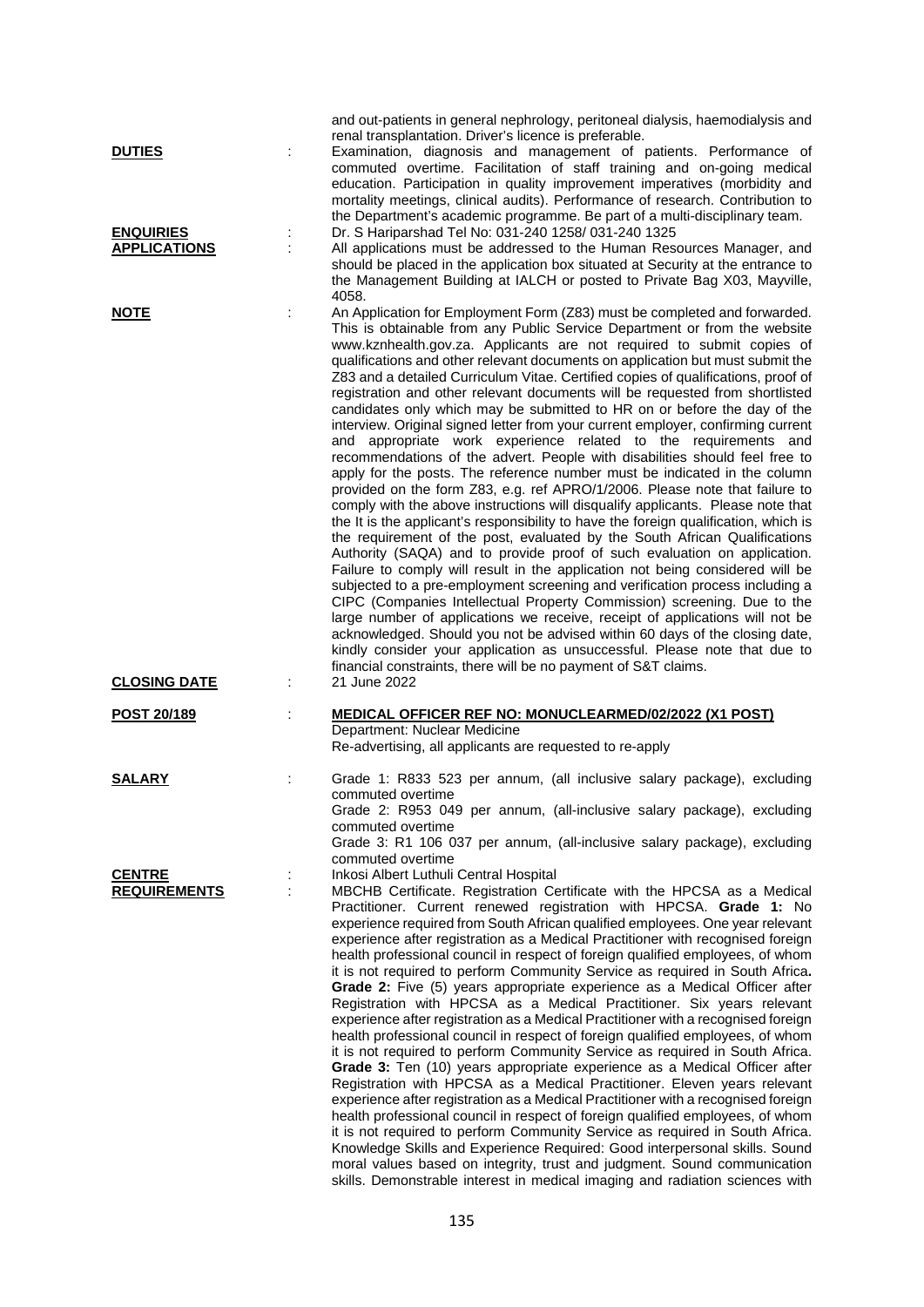| <b>DUTIES</b>                             |    | intention to join specialisation programme in Nuclear Medicine specifically.<br>Added Advantage: Experience in radiation/imaging medicine. Expectation of<br>entering the Nuclear Medicine registrar programme.<br>Inclusive of, but not limited to, the following: Clinical cover of patients within the<br>department. Thyroid / oncology clinic cover, a service which includes both<br>oncology and endocrine patients referred from locally and referral base<br>hospitals. Evaluation and screening of referrals to PET/CT and general Nuclear<br>Medicine. Pre-evaluation of approved referrals to ensure proper scan protocols<br>are followed. Patient preparation. Clinical management of patients which<br>includes overall management while in the ward. The successful applicant will<br>be required to perform after hours duties.                                                                                                                                                                                                                                                                                                                                                                                                                                                                                                                                                                                                                                                                                                                                                                                                                                                                                                                                                                                                                    |
|-------------------------------------------|----|---------------------------------------------------------------------------------------------------------------------------------------------------------------------------------------------------------------------------------------------------------------------------------------------------------------------------------------------------------------------------------------------------------------------------------------------------------------------------------------------------------------------------------------------------------------------------------------------------------------------------------------------------------------------------------------------------------------------------------------------------------------------------------------------------------------------------------------------------------------------------------------------------------------------------------------------------------------------------------------------------------------------------------------------------------------------------------------------------------------------------------------------------------------------------------------------------------------------------------------------------------------------------------------------------------------------------------------------------------------------------------------------------------------------------------------------------------------------------------------------------------------------------------------------------------------------------------------------------------------------------------------------------------------------------------------------------------------------------------------------------------------------------------------------------------------------------------------------------------------------|
| <b>ENQUIRIES</b><br><b>APPLICATIONS</b>   | İ, | Dr Bawinile Hadebe Tel No: 031 240 1880<br>All applications must be addressed to the Human Resources Manager, and<br>should be placed in the application box situated at Security at the entrance to<br>the Management Building at IALCH or posted to Private Bag X03, Mayville,<br>4058.                                                                                                                                                                                                                                                                                                                                                                                                                                                                                                                                                                                                                                                                                                                                                                                                                                                                                                                                                                                                                                                                                                                                                                                                                                                                                                                                                                                                                                                                                                                                                                           |
| <b>NOTE</b>                               |    | An Application for Employment Form (Z83) must be completed and forwarded.<br>This is obtainable from any Public Service Department or from the website<br>www.kznhealth.gov.za. Applicants are not required to submit copies of<br>qualifications and other relevant documents on application but must submit the<br>Z83 and a detailed Curriculum Vitae. Certified copies of qualifications, proof of<br>registration and other relevant documents will be requested from shortlisted<br>candidates only which may be submitted to HR on or before the day of the<br>interview. Original signed letter from your current employer, confirming current<br>and appropriate work experience related to the requirements and<br>recommendations of the advert. People with disabilities should feel free to<br>apply for the posts. The reference number must be indicated in the column<br>provided on the form Z83, e.g. ref APRO/1/2006. Please note that failure to<br>comply with the above instructions will disqualify applicants. Please note that<br>the It is the applicant's responsibility to have the foreign qualification, which is<br>the requirement of the post, evaluated by the South African Qualifications<br>Authority (SAQA) and to provide proof of such evaluation on application.<br>Failure to comply will result in the application not being considered will be<br>subjected to a pre-employment screening and verification process including a<br>CIPC (Companies Intellectual Property Commission) screening. Due to the<br>large number of applications we receive, receipt of applications will not be<br>acknowledged. Should you not be advised within 60 days of the closing date,<br>kindly consider your application as unsuccessful. Please note that due to<br>financial constraints, there will be no payment of S&T claims. |
| <b>CLOSING DATE</b><br><b>POST 20/190</b> |    | 21 June 2022<br><b>OPERATIONAL MANAGER (MOBILE 1) REF NO: MAN02/2022 (X1 POST)</b>                                                                                                                                                                                                                                                                                                                                                                                                                                                                                                                                                                                                                                                                                                                                                                                                                                                                                                                                                                                                                                                                                                                                                                                                                                                                                                                                                                                                                                                                                                                                                                                                                                                                                                                                                                                  |
| <b>SALARY</b>                             |    | R571 242 - R642 933 per annum. Other Benefits: 13th Cheque, Medical Aid<br>(Optional), Home Owner Allowance (Employee must meet prescribed<br>requirement) and 12% of Rural allowance                                                                                                                                                                                                                                                                                                                                                                                                                                                                                                                                                                                                                                                                                                                                                                                                                                                                                                                                                                                                                                                                                                                                                                                                                                                                                                                                                                                                                                                                                                                                                                                                                                                                               |
| <b>CENTRE</b><br><b>REQUIREMENTS</b>      |    | Manguzi Hospital<br>Matric/equivalent, Degree or Diploma in General nursing plus one year post<br>basic qualification in Primary Health Care. A minimum of (9) nine years<br>appropriate recognizable experience in Nursing after registration as a General<br>Nurse. 5 years of the period referred to above must be appropriate<br>recognizable experience in the specific specialty after obtaining the 1 year Post<br>Basic Qualification in Primary Health Care. Proof of current registration with<br>SANC (2022). Proof of working experience must be endorsed and stamped by<br>HR Office. Knowledge, Skills, Training and Competence Required: Knowledge<br>of Public Finance Management Act, SCM Act, Treasury Regulation, SANC<br>rules, regulations and scope of practice. Project Management skills,<br>supervisory and analytical thinking skills. Ability to handle disciplinary<br>procedure and knowledge of Labour Relations Act. Ability to formulate patient<br>care related Standard Operation Procedures. Have the ability to deal with all<br>levels of staff. Recommendations: Valid driver's license will be recommended                                                                                                                                                                                                                                                                                                                                                                                                                                                                                                                                                                                                                                                                                                                   |
| <b>DUTIES</b>                             |    | Monitor and evaluate performance of Clinic staff according to set standards,<br>norms targets and to ensure effective reporting. Ensure provision of high<br>quality comprehensive care through provision of preventive, curative and<br>rehabilitative services. Ensure and monitor implementation and evaluation of<br>all services including priority programmes by all clinic staff members i.e Office<br>of Health standard compliance, Ideal Clinic and Nerve Centre/Operation                                                                                                                                                                                                                                                                                                                                                                                                                                                                                                                                                                                                                                                                                                                                                                                                                                                                                                                                                                                                                                                                                                                                                                                                                                                                                                                                                                                |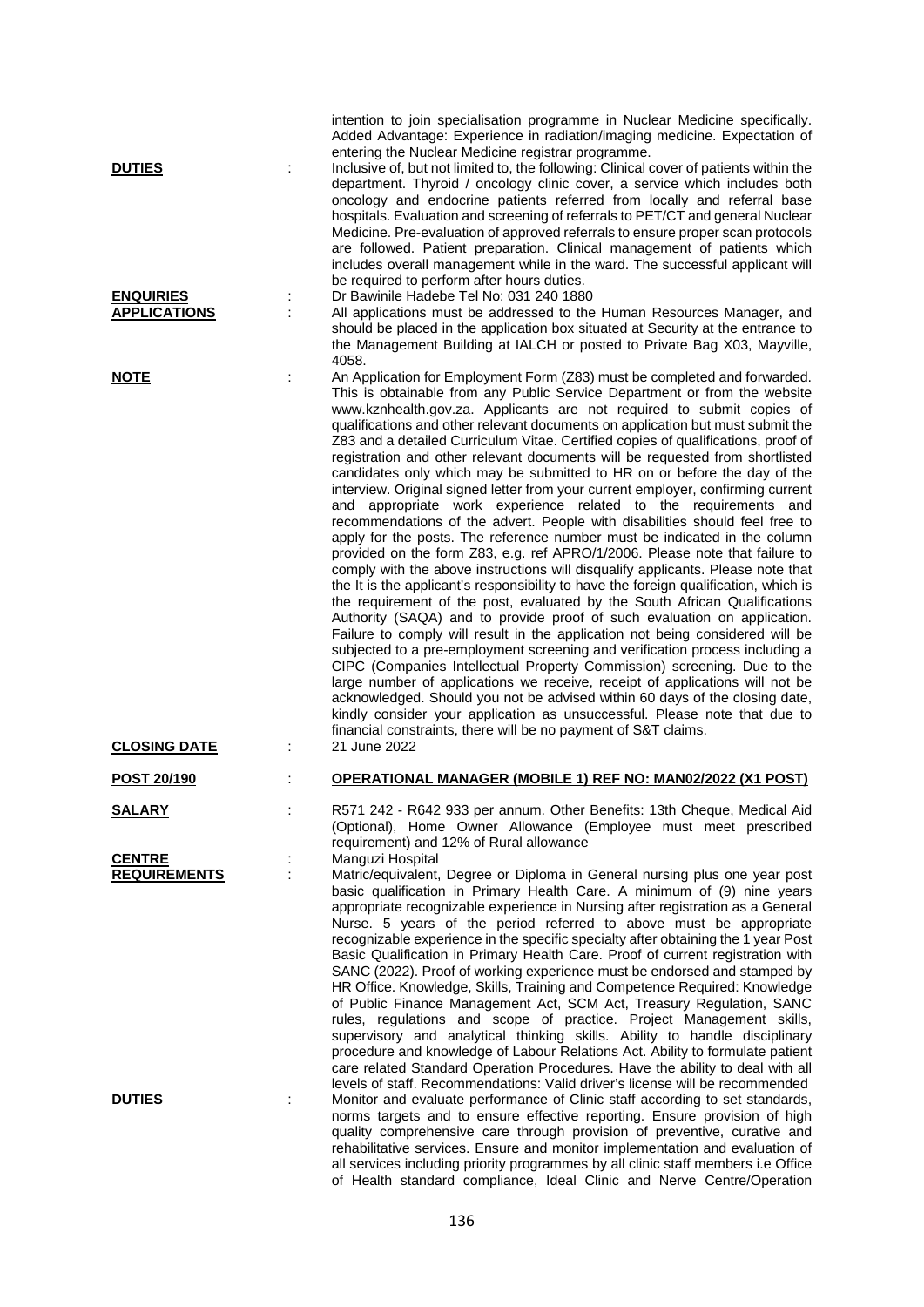Phuthuma. Provide relevant information to the Health care users to assist in the achievement of optimal health care. Maintain good relationship with relevant role players and stakeholders. Manage and monitor proper utilization of human, financial and other resources entrusted to you. Deal with disciplinary and grievance matters including monitoring and management of staff absenteeism. Provision of administrative services by planning, organizing, and ensure the availability of medicines, supplies and essential equipment. Ensure monitoring and evaluation of staff performance through the EPMDS system. Ensure that there are effective systems for data management and reporting of quality data on relevant indicators at the hospital and local clinics. Support PHC re-engineering by ensuring that outreach teams are functional. Ensure effective implementation of Sukuma Sakhe programmes to maximize patient care. Conduct patient satisfaction survey and waiting times for the clinics. Ensure adequate control and allocation of Human and Material resources. Be involved and assist other staff members in the clinical management of clients. Strengthening of complaints, compliment and suggestion management. Ensure that the facility complies with policies and guidelines for infection prevention control, occupational health, safety and management of Covid 19. **ENQUIRIES** : Ms.JJ Vumase Tel No: 035 5920 150 (EXT 1008)

All applications should be forwarded to: The HR Manager, Manguzi Hospital, Private Bag X 301, Kwa-Ngwanase, 3973. Hand delivered: To Manguzi Hospital, Human Resources Office.

**NOTE** 20021. Directions to Candidates: Reference is made circular no 5/2021. Applicants are not required to submit copies of qualifications and other relevant documents on application but must submit the Z83 and detailed curriculum vitae only. In order to alleviate administrative burden on HR sections as well considering the costs of applicants, the departments are encourage to request a certified copies of qualifications and other relevant documents from short listed candidates only which may be submitted to HR on or before the day of the interview. The following documents must be submitted: Application must be accompanied by new Z83 form, obtainable from any Public Service Department, (or obtainable at [www.kznhealth.gov.za\)](http://www.kznhealth.gov.za/). A recent updated Comprehensive Curriculum Vitae (previous experience must be Comprehensive Curriculum Vitae (previous comprehensively detailed i.e. positions held and dates), only shortlisted candidates will be required to submit certified documents on or before the day of the interviews following communication from the department failure to submit the requested document/ information will result in your application not be considered. Applicants in possession of a foreign qualification must attach an evaluation/verification certificate from the South African Qualifications Authority (SAQA) or other regulating bodies to their applications. Non- RSA Citizens/Permanent Resident/ Work Permit holders must submit a documentary proof together with their applications. Applicants are respectfully informed that, if no notification of appointment is received within 3 months after the closing date, they must accept that their applications were unsuccessful. All employees in the Public Service that are presently on the same salary level but on a notch/package above the minimum as that of the advertised post are free to apply. This Department is an equal opportunity, affirmative action employer, whose aim is to promote representative in all levels of all occupational categories in the Department. The appointment is subject to positive outcome obtained from the NIA to the following checks: security Clearance, credit records, qualification, citizenship and previous experience verifications. Failures to comply with the above instructions will results to your application being disqualified. Due to financial constraints S&T Claims will not be considered. Employment equity target for this post is an African male or African male.

Clinical Nurse Science, Assessment, Diagnosis, Treatment and Care. Proof of

| <b>CLOSING DATE</b> | African male.<br>24 June 2022                                                                                                                                                                                                                |
|---------------------|----------------------------------------------------------------------------------------------------------------------------------------------------------------------------------------------------------------------------------------------|
| POST 20/191         | <b>OPERATIONAL MANAGER NURSING REF NO: GAM CHC 01/2022</b>                                                                                                                                                                                   |
| <b>SALARY</b>       | R571 242 per annum. Other Benefits: 13th Cheque, Medical Aid (Optional),<br>Housing allowance (employee must meet prescribed requirements), 12 % rural<br>allowance, Uniform allowance                                                       |
| <b>CENTRE</b>       | Gamalakhe CHC-Casualty/Maternity Night Duty Services                                                                                                                                                                                         |
| <b>REQUIREMENTS</b> | Senior Certificate / Matric, Degree/ Diploma in General Nursing and Midwifery<br>that allows registration with SANC as a Professional Nurse. A post basic<br>qualification with a duration of at least one (01) year accredited with SANC in |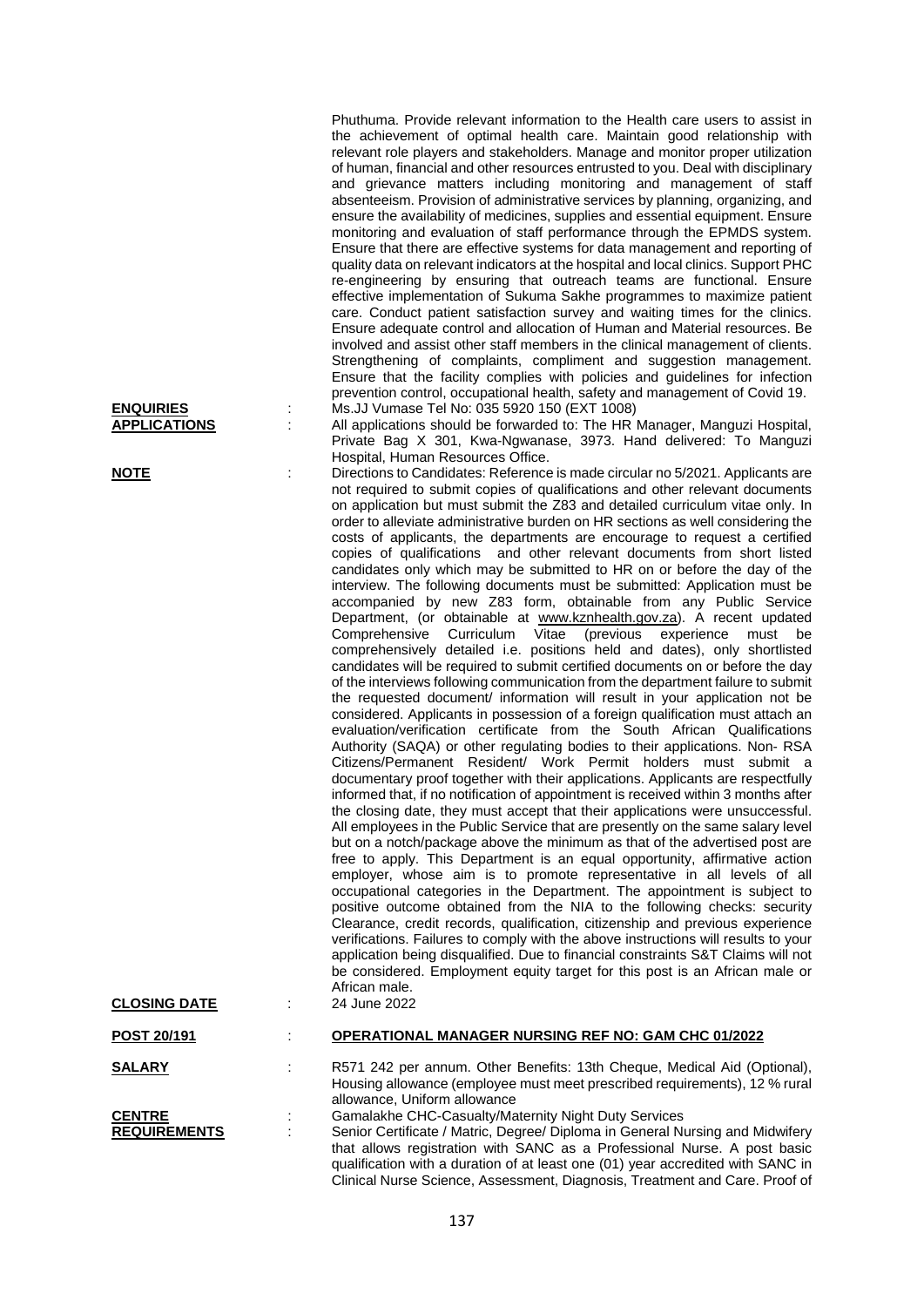|                                             | appropriate/ recognizable nursing experience after registration as Professional<br>Nurse with SANC in General Nursing. At least 5 years of the period referred to<br>above must be appropriate/ recognizable experience after obtaining the 1 year<br>post basic qualification in the relevant specialty. Proof of previous and current<br>work experience endorsed and stamped by Human Resource Department<br>(certificate of service). Applicants must submit confirmation letter of relevant<br>experience from their supervisors in an official letterhead of the employer when<br>they apply. Skills: Knowledge of SANC Rules and Regulations. Knowledge of<br>Framework<br>Departmental<br>Legislative<br>and<br>prescripts.<br>Leadership,<br>organizational, Decision making, problem solving and interpersonal skills.<br>Basic financial management skills. Knowledge of Human Resource<br>Management. Personal Attitude, Responsive, Professionalism, Supportive,<br>Assertive and Team player role. Communication skills and decision making                                                                                                                                                                                                                                                                                                                                                                                                                                                                                                                                                                                                                                                                                                                                                                                                                                                                                                                                         |
|---------------------------------------------|---------------------------------------------------------------------------------------------------------------------------------------------------------------------------------------------------------------------------------------------------------------------------------------------------------------------------------------------------------------------------------------------------------------------------------------------------------------------------------------------------------------------------------------------------------------------------------------------------------------------------------------------------------------------------------------------------------------------------------------------------------------------------------------------------------------------------------------------------------------------------------------------------------------------------------------------------------------------------------------------------------------------------------------------------------------------------------------------------------------------------------------------------------------------------------------------------------------------------------------------------------------------------------------------------------------------------------------------------------------------------------------------------------------------------------------------------------------------------------------------------------------------------------------------------------------------------------------------------------------------------------------------------------------------------------------------------------------------------------------------------------------------------------------------------------------------------------------------------------------------------------------------------------------------------------------------------------------------------------------------------|
| <b>DUTIES</b>                               | skills. Leadership and supervisory skills.<br>Assist in planning, organising and monitoring of objectives of the specialised<br>unit. Manage all resources within the unit effectively and efficiently to ensure<br>optimum service delivery. Ability to plan and organise own work and that of<br>support personnel to ensure proper nursing care. Display a concern for<br>patients, promoting and advocating proper treatment and care including.<br>Monitor Provision of quality comprehensive service delivery at emergency unit.<br>Participate actively in Operation Sukuma Sakhe programme. Work as part of<br>the multidisciplinary team to ensure good nursing care. Demonstrate effective<br>communication with patients, community and multidisciplinary team. Monitor<br>safe patient service and improve client satisfaction. Participate in the<br>attainment of National Core Standards. Contribute to the realization of Ideal<br>Clinic (ICRM) status. Participate in the analysis and formulation of nursing<br>policies and procedures. Provide direct and indirect supervision of all staff<br>within the unit and give guidance. Demonstrate an understanding of Human<br>Resource and Financial Management Policies and procedures. Monitor and<br>evaluate the care and management of all patients through clinical audits. Ability<br>to supervise Medical and Surgical emergencies and refer appropriately.<br>Monitor implementation of PHC Re-Engineering. Monitor implementation and<br>performance on indicators on daily, weekly and monthly basis; provide<br>feedback to management, analyse data and draw up quality improvement plan<br>and implementation plan. Exercise control of discipline and any other Labour<br>Related issues in terms of laid down procedures. Ensure compliant<br>management is functional in the Clinic. Ensure functionality of the Clinic<br>committee programme so that community involvement and participation is<br>achieved. |
| <b>ENQUIRIES</b><br><b>APPLICATIONS</b>     | Ms. G.B. Tshiseka Tel No: 039 318 1113<br>all applications should be forwarded to: The HR Manager, Gamalakhe<br>Community Health Centre, Private Bag X 709, Gamalakhe, 4249                                                                                                                                                                                                                                                                                                                                                                                                                                                                                                                                                                                                                                                                                                                                                                                                                                                                                                                                                                                                                                                                                                                                                                                                                                                                                                                                                                                                                                                                                                                                                                                                                                                                                                                                                                                                                       |
| <b>FOR ATTENTION</b><br><b>CLOSING DATE</b> | Human Resource Department<br>20 June 2022                                                                                                                                                                                                                                                                                                                                                                                                                                                                                                                                                                                                                                                                                                                                                                                                                                                                                                                                                                                                                                                                                                                                                                                                                                                                                                                                                                                                                                                                                                                                                                                                                                                                                                                                                                                                                                                                                                                                                         |
| POST 20/192                                 | <b>ASSISTANT</b><br><b>NURSING</b><br><b>MANAGER-PN-A7:</b><br><b>MEDICAL</b><br><b>INPATIENT</b><br><b>NURSING SERVICES REF NO: ANM NURS: AMN/1/2022</b><br>Department: Medical domain                                                                                                                                                                                                                                                                                                                                                                                                                                                                                                                                                                                                                                                                                                                                                                                                                                                                                                                                                                                                                                                                                                                                                                                                                                                                                                                                                                                                                                                                                                                                                                                                                                                                                                                                                                                                           |
| <u>SALARY</u>                               | R571 242 per annum. Other Benefits: 13th cheque: Housing Allowance-<br>Employee to meet prescribed requirements: Medical Aid: optional                                                                                                                                                                                                                                                                                                                                                                                                                                                                                                                                                                                                                                                                                                                                                                                                                                                                                                                                                                                                                                                                                                                                                                                                                                                                                                                                                                                                                                                                                                                                                                                                                                                                                                                                                                                                                                                            |
| <b>CENTRE</b><br><b>REQUIREMENTS</b>        | Inkosi Albert Luthuli Central Hospital<br>Basic R425 qualification (Degree/Diploma in Nursing or equivalent qualification<br>that allows registration with SANC as a Professional Nurse. Registration (2022)<br>with South African Nursing Council. A minimum of eight (8) years appropriate<br>/recognisable post registration professional nurse experience with the SANC<br>in General Nursing. At least 3 years of the period referred to above must be<br>appropriate/recognisable experience at management level. Degree/Diploma in<br>Nursing Administration will be an added advantage. Knowledge, Skills,<br>Training and Competence Required: Knowledge and experience of Public<br>Service Policies, Acts and Regulations . Sound managerial skills; negotiation,<br>decision-making; inter-personal and problem solving skills. Good verbal and<br>written communication skills. Sound working knowledge of nursing component<br>in central hospitals. Knowledge of human resource management policies and                                                                                                                                                                                                                                                                                                                                                                                                                                                                                                                                                                                                                                                                                                                                                                                                                                                                                                                                                                            |

current registration with SANC (2022 receipt). A minimum of 09 years

practices, including recruitment, conditions of service, performance management, training and development and labour relations including

138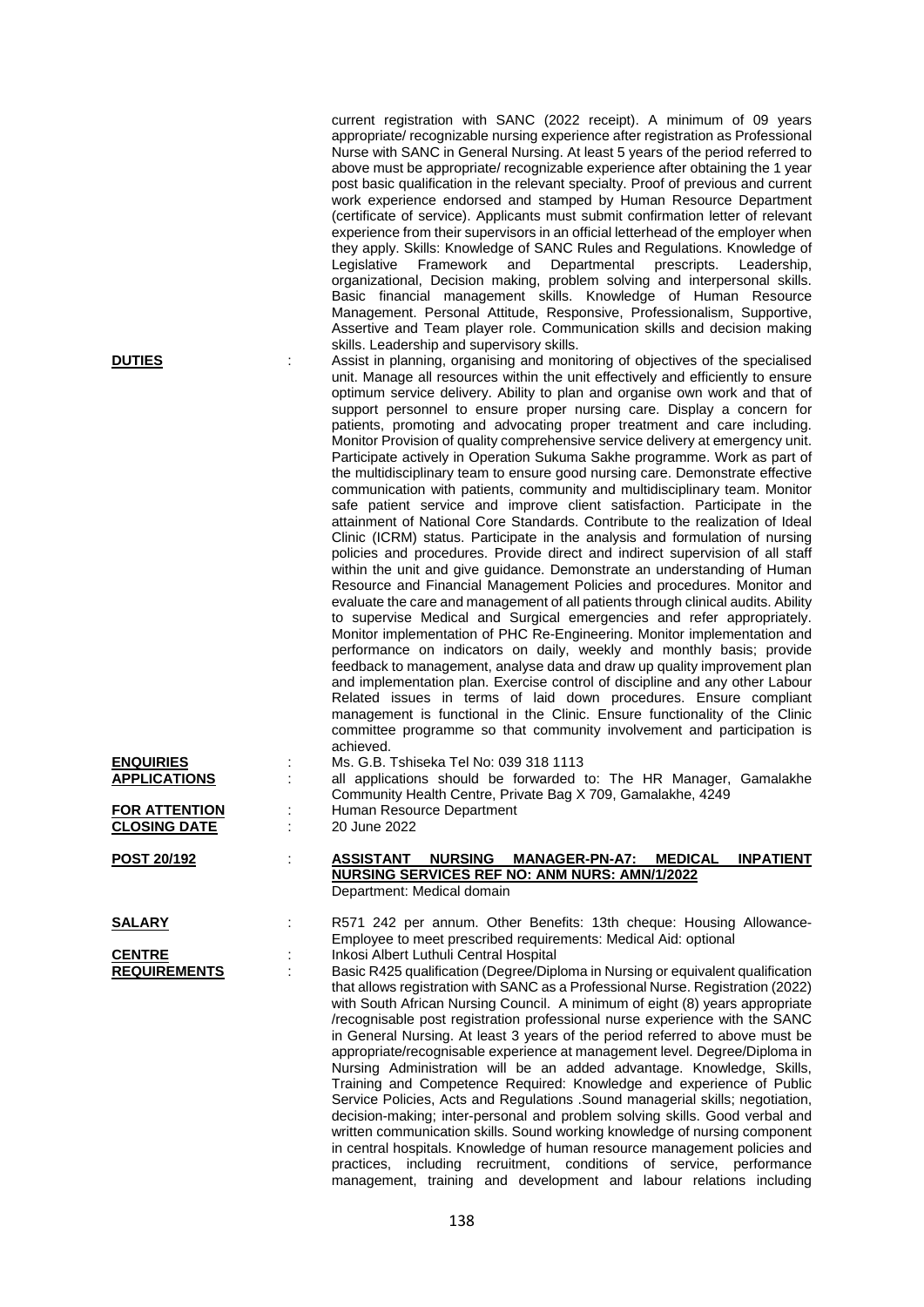| <b>DUTIES</b>                           |   | disciplinary, grievance and abscondment processes / procedures. Computer<br>literacy and information management. Basic financial management skills.<br>Ensure the provision of highest possible nursing care through adequate<br>supervision, guidance and support. Provision of guidance, support and<br>leadership in Medical domain Ensure that there is efficient and effective<br>utilization of allocated budget in the Nursing Service area-Medical domain.<br>Ensure that nursing staff is equitable allocated to units as per needs of each<br>area. Ensures that performance of nursing staff is monitored through EPMDS<br>system. Ensure that all nursing staff comply with all the relevant Acts /<br>prescripts applicable within the nursing and healthcare environment.<br>Participate in the analysis, formulation and implementation of nursing policies<br>and procedures. Ensure that the units comply with the National Core and Ideal<br>Standards and there is continuous quality improvement<br>Hospital<br>programs/projects as determined by the needs of the department. Ensure that<br>quality is monitored in various programs e.g. IPC, Resuscitation and Health<br>and safety. Ensure that the patient care environment is conducive for best<br>patient-care outcomes. Deal with labour relation issues in terms of legislative<br>and procedural guides. Ensure that policies and practices governing conditions<br>of service of nursing staff, including leave and exits, are adhered to. Monitoring<br>and verification of nursing staff in the pay-point as designated. Participates in<br>supply chain management and financial management process as determined<br>by PFMA. Monitoring, reporting and mitigation of patient safety incidents in the<br>outpatient area. Implement risk assessment and monitoring to ensure quality<br>standard of care. Ensures that the Complaints management policy and<br>procedure is adhered to. |
|-----------------------------------------|---|------------------------------------------------------------------------------------------------------------------------------------------------------------------------------------------------------------------------------------------------------------------------------------------------------------------------------------------------------------------------------------------------------------------------------------------------------------------------------------------------------------------------------------------------------------------------------------------------------------------------------------------------------------------------------------------------------------------------------------------------------------------------------------------------------------------------------------------------------------------------------------------------------------------------------------------------------------------------------------------------------------------------------------------------------------------------------------------------------------------------------------------------------------------------------------------------------------------------------------------------------------------------------------------------------------------------------------------------------------------------------------------------------------------------------------------------------------------------------------------------------------------------------------------------------------------------------------------------------------------------------------------------------------------------------------------------------------------------------------------------------------------------------------------------------------------------------------------------------------------------------------------------------------------------------------------------------------------------------|
| <b>ENQUIRIES</b><br><b>APPLICATIONS</b> | ÷ | N.O. Mkhize Tel No: (031) 2601063<br>All applications must be addressed to the Human Resources Manager, and<br>should be placed in the application box situated at Security at the entrance to<br>the Management Building at IALCH or posted to Private Bag X03, Mayville,<br>4058.                                                                                                                                                                                                                                                                                                                                                                                                                                                                                                                                                                                                                                                                                                                                                                                                                                                                                                                                                                                                                                                                                                                                                                                                                                                                                                                                                                                                                                                                                                                                                                                                                                                                                          |
| <b>NOTE</b>                             | ÷ | An Application for Employment Form (Z83) must be completed and forwarded.<br>This is obtainable from any Public Service Department or from the website<br>www.kznhealth.gov.za. Applicants are not required to submit copies of<br>qualifications and other relevant documents on application but must submit the<br>Z83 and a detailed Curriculum Vitae. Certified copies of qualifications, proof of<br>registration and other relevant documents will be requested from shortlisted<br>candidates only which may be submitted to HR on or before the day of the<br>interview. Original signed letter from your current employer, confirming current<br>and appropriate work experience related to the requirements and<br>recommendations of the advert. People with disabilities should feel free to<br>apply for the posts. The reference number must be indicated in the column<br>provided on the form Z83, e.g. ref APRO/1/2006. Please note that failure to<br>comply with the above instructions will disqualify applicants. Please note that<br>the It is the applicant's responsibility to have the foreign qualification, which is<br>the requirement of the post, evaluated by the South African Qualifications<br>Authority (SAQA) and to provide proof of such evaluation on application.<br>Failure to comply will result in the application not being considered will be<br>subjected to a pre-employment screening and verification process including a<br>CIPC (Companies Intellectual Property Commission) screening. Due to the<br>large number of applications we receive, receipt of applications will not be<br>acknowledged. Should you not be advised within 60 days of the closing date,<br>kindly consider your application as unsuccessful. Please note that due to<br>financial constraints, there will be no payment of S&T claims.                                                                                                          |
| <b>CLOSING DATE</b>                     | ÷ | 21 June 2022                                                                                                                                                                                                                                                                                                                                                                                                                                                                                                                                                                                                                                                                                                                                                                                                                                                                                                                                                                                                                                                                                                                                                                                                                                                                                                                                                                                                                                                                                                                                                                                                                                                                                                                                                                                                                                                                                                                                                                 |
| POST 20/193                             |   | CLINICAL NURSE PRACTITIONER GR 1, 2 REF NO: GAM CHC 02/2022<br>(X2 POSTS)                                                                                                                                                                                                                                                                                                                                                                                                                                                                                                                                                                                                                                                                                                                                                                                                                                                                                                                                                                                                                                                                                                                                                                                                                                                                                                                                                                                                                                                                                                                                                                                                                                                                                                                                                                                                                                                                                                    |
| <b>SALARY</b>                           |   | Grade 1: R388 974 per annum<br>Grade 2: R478 404 per annum<br>Other Benefits: 13th Cheque, Medical Aid (Optional), Housing allowance<br>(employee must meet prescribed requirements), 12 % rural allowance, Uniform<br>allowance                                                                                                                                                                                                                                                                                                                                                                                                                                                                                                                                                                                                                                                                                                                                                                                                                                                                                                                                                                                                                                                                                                                                                                                                                                                                                                                                                                                                                                                                                                                                                                                                                                                                                                                                             |
| <b>CENTRE</b><br><b>REQUIREMENTS</b>    |   | Gamalakhe CHC-Casualty & PHC Mobile1<br>STD 10 Certificate, Degree / Diploma in General nursing and Midwifery plus 1<br>year post basic qualification in Primary Health Care. Current Registration with                                                                                                                                                                                                                                                                                                                                                                                                                                                                                                                                                                                                                                                                                                                                                                                                                                                                                                                                                                                                                                                                                                                                                                                                                                                                                                                                                                                                                                                                                                                                                                                                                                                                                                                                                                      |

SANC (2022 Receipt). Previous and current proof of experience endorsed by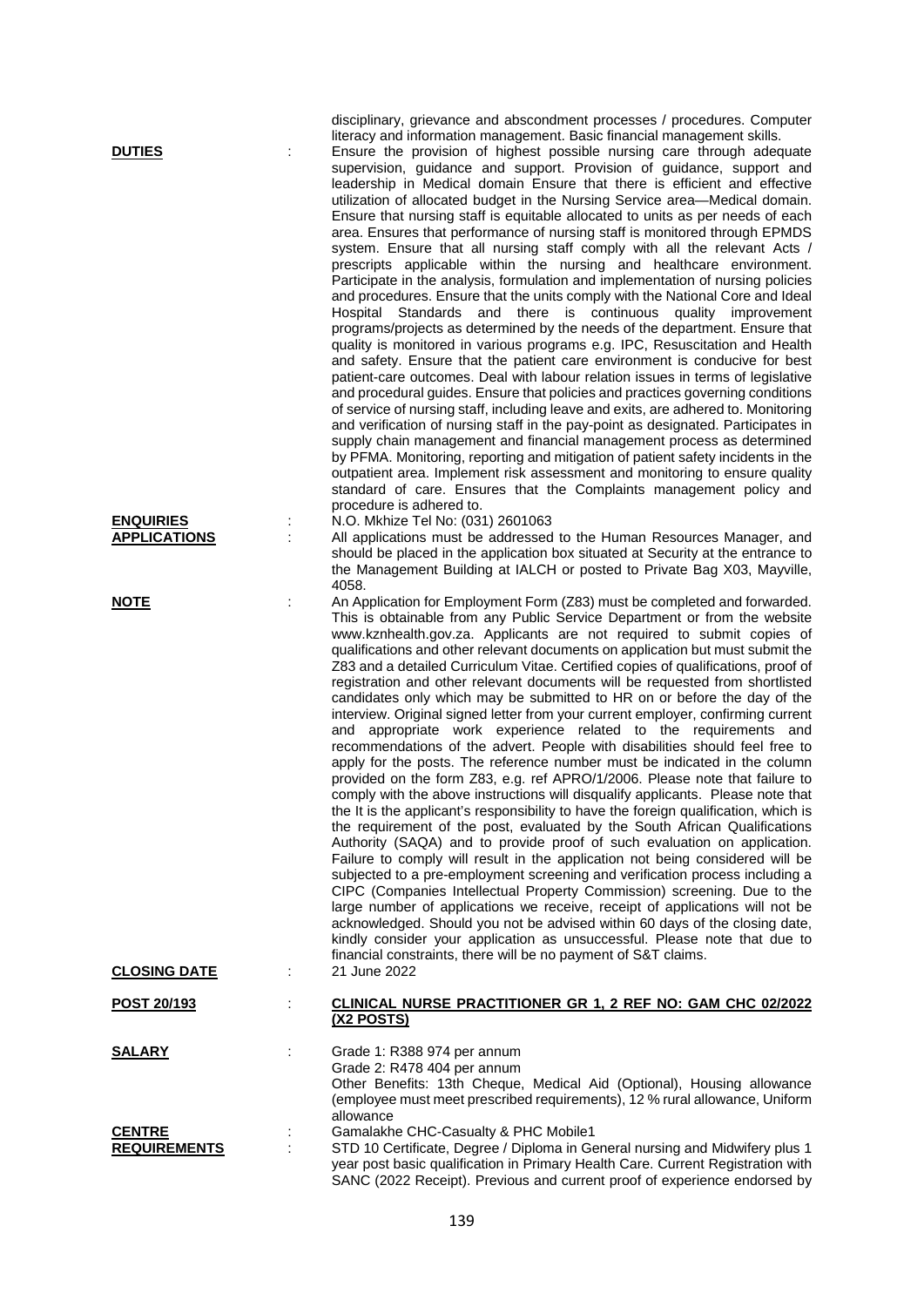|                                             |   | Human Resources department must be attached (with complete dates, months<br>and year). Experience: Grade 1: A minimum of 4 years appropriate /<br>recognizable experience in nursing, after registration as a Professional Nurse<br>with SANC in General Nursing. Grade 2: A minimum of 14 years appropriate /<br>recognizable experience in nursing after registration as a Professional Nurse<br>with SANC in General Nursing of which 10 years must be experience after<br>obtaining the one year post basic qualification in Primary Health Care.<br>Knowledge, Skills and Competencies: Knowledge of nursing care processes<br>and procedures, nursing statutes and other relevant legal framework such as<br>Nursing Act, Mental Health Act, OH&S Act, Batho Pele and Patients' Rights<br>Charter, Labour Relations Act, Grievance procedures, etc. Leadership,<br>organizational, decision making and problem solving abilities. Interpersonal<br>skills including public relations, negotiating, conflict handling and counselling.<br>Financial and budgetary knowledge. Good in-sight of procedures and policies                                                                                                                                                                                                                                                                                                                                                                         |
|---------------------------------------------|---|----------------------------------------------------------------------------------------------------------------------------------------------------------------------------------------------------------------------------------------------------------------------------------------------------------------------------------------------------------------------------------------------------------------------------------------------------------------------------------------------------------------------------------------------------------------------------------------------------------------------------------------------------------------------------------------------------------------------------------------------------------------------------------------------------------------------------------------------------------------------------------------------------------------------------------------------------------------------------------------------------------------------------------------------------------------------------------------------------------------------------------------------------------------------------------------------------------------------------------------------------------------------------------------------------------------------------------------------------------------------------------------------------------------------------------------------------------------------------------------------------|
| <b>DUTIES</b>                               |   | pertaining to nursing care. Computer skills in basic programs<br>Provide quality comprehensive community health care by promoting                                                                                                                                                                                                                                                                                                                                                                                                                                                                                                                                                                                                                                                                                                                                                                                                                                                                                                                                                                                                                                                                                                                                                                                                                                                                                                                                                                  |
|                                             |   | preventative, curative and rehabilitative services for the clients and the<br>community. Provide administrative services such as providing accurate<br>statistics for evaluation and future planning, identifying needs for financial<br>planning and indirect control of expenditure as an integral part of planning and<br>organization. Motivate staff regarding development in order to increase level of<br>expertise and assist patients and families to develop a sense of self care.<br>Promote scientific quality nursing care by functioning as a therapeutic team,<br>coordinating between CHC and community and preventing medico-legal<br>hazards. Encourage research by assisting in departmental projects and always<br>ensuring that the community needs, are taken into account. Assist the unit<br>manager with overall management and necessary support for effective<br>functioning in the facility. Maintain client satisfaction through quality services,<br>innovation and professional nursing care by holding Batho Pele principles and<br>standards set by the accreditation. Participate in clinical records audits,<br>Conduct outreach services to improve health outcomes. Ensure proper<br>utilization and management of resources and integration of health services.<br>Participate in multidisciplinary teams (OSS) and outreach services with<br>stakeholders including NGO's, other governmental departments. Advocate<br>Nuersing Professionalism and Ethics. |
| <b>ENQUIRIES</b><br><b>APPLICATIONS</b>     |   | Ms. G.B. Tshiseka Tel No: 039-318 1113<br>all applications should be forwarded to: The HR Manager, Gamalakhe<br>Community Health Centre, Private Bag X 709, Gamalakhe, 4249                                                                                                                                                                                                                                                                                                                                                                                                                                                                                                                                                                                                                                                                                                                                                                                                                                                                                                                                                                                                                                                                                                                                                                                                                                                                                                                        |
| <b>FOR ATTENTION</b><br><b>CLOSING DATE</b> |   | Human Resource Department<br>20 June 2022                                                                                                                                                                                                                                                                                                                                                                                                                                                                                                                                                                                                                                                                                                                                                                                                                                                                                                                                                                                                                                                                                                                                                                                                                                                                                                                                                                                                                                                          |
| POST 20/194                                 |   | CLINICAL TECHNOLOGIST REF NO: CLINTECHPERF/01/2022 (X1 POST)<br>Department: Cardiovascular - Perfusion- Cardiothoracic                                                                                                                                                                                                                                                                                                                                                                                                                                                                                                                                                                                                                                                                                                                                                                                                                                                                                                                                                                                                                                                                                                                                                                                                                                                                                                                                                                             |
| <b>SALARY</b>                               |   | Grade 1: R322 746 per annum, Plus 13th cheque, Medical Aid -Optional &<br><b>Housing Allowance</b><br>Grade 2: R 378 402 per annum, Plus 13th Cheque, Medical Aid optional and<br><b>Housing Allowance</b>                                                                                                                                                                                                                                                                                                                                                                                                                                                                                                                                                                                                                                                                                                                                                                                                                                                                                                                                                                                                                                                                                                                                                                                                                                                                                         |
|                                             |   | Grade 3: R445 752 per annum, Plus 13th Cheque, Medical Aid optional and<br><b>Housing Allowance</b>                                                                                                                                                                                                                                                                                                                                                                                                                                                                                                                                                                                                                                                                                                                                                                                                                                                                                                                                                                                                                                                                                                                                                                                                                                                                                                                                                                                                |
| <b>CENTRE</b><br><b>REQUIREMENTS</b>        | ÷ | Inkosi Albert Luthuli Central Hospital<br>Bachelor of Technology or Diploma in Clinical Technology - Cardiovascular<br>Perfusion. Current registration with HPCSA as a Clinical Technologist.<br>Recommendation: Trained in Cardiovascular Perfusion in a unit registered by<br>the Professional Board of Clinical Technology. Log book of cases performed.<br>Knowledge, Skills, Training and Competencies Required: A clear<br>understanding of cardiopulmonary bypass techniques, and life support<br>systems in theatre and the intensive care unit. Good management of Intra-<br>aortic balloon pump and its associated functions. A good understanding of<br>paediatric and neonatal perfusion procedures. A working knowledge of blood<br>gas analysers. Experience: Grade 1: Employee must meet prescribed<br>requirements. No experience after registration with the Health Professions<br>Council of South Africa (HPCSA) as a Clinical Technologist Cardiovascular<br>Perfusion in respect of RSA qualified employees who performed Community<br>Service as required in South Africa. One year relevant experience after<br>registration with the Health Professional Council of South Africa as a Clinical<br>Technologist in respect of foreign qualified employees, of whom it is not                                                                                                                                                                                                |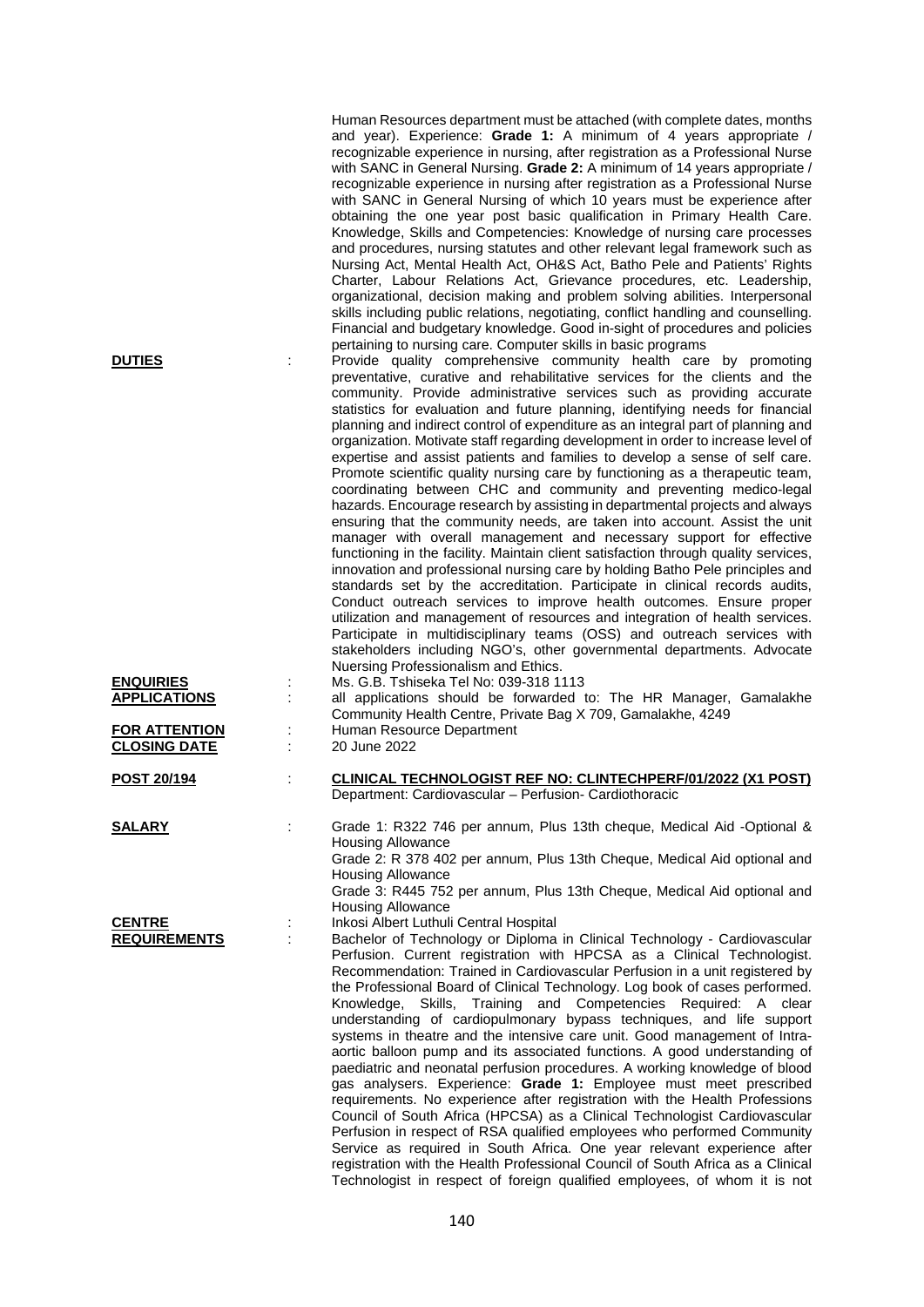|                                         |   | required to perform Community Service as required in South Africa. Grade 2:<br>Employee must meet prescribed requirements. Minimum 10 years relevant<br>experience after registration with the HPCSA as a Clinical Technologist<br>Cardiovascular Perfusion in respect of RSA qualified employees who<br>performed Community Service as required in South Africa. Minimum 11 years<br>relevant experience after registration with the HPCSA as a Clinical<br>Technologist in respect of foreign qualified employees of whom it is not<br>required to perform community service as required in South Africa. Grade 3:<br>Employee must meet prescribed requirements. Minimum of 20 years relevant<br>experience after registration with the HPCSA as a Clinical Technologist<br>Cardiovascular Perfusion in respect of RSA Qualified employees who<br>performed Community Service as required in South Africa. Minimum 21 years<br>relevant experience after registration with the HPCSA as a Clinical<br>Technologist in respect of foreign qualified employees of whom it is not                                                                                                                                                                                                                                                                                                                                                                                                                                                                                                                                                                                                                                                                                                                                                                                   |
|-----------------------------------------|---|---------------------------------------------------------------------------------------------------------------------------------------------------------------------------------------------------------------------------------------------------------------------------------------------------------------------------------------------------------------------------------------------------------------------------------------------------------------------------------------------------------------------------------------------------------------------------------------------------------------------------------------------------------------------------------------------------------------------------------------------------------------------------------------------------------------------------------------------------------------------------------------------------------------------------------------------------------------------------------------------------------------------------------------------------------------------------------------------------------------------------------------------------------------------------------------------------------------------------------------------------------------------------------------------------------------------------------------------------------------------------------------------------------------------------------------------------------------------------------------------------------------------------------------------------------------------------------------------------------------------------------------------------------------------------------------------------------------------------------------------------------------------------------------------------------------------------------------------------------------------|
| <b>DUTIES</b>                           |   | required to perform community service as required in South Africa.<br>To provide a clinical service encompassing cardiopulmonary bypass<br>techniques and procedures during open heart surgery for Adults, Paediatrics<br>and Neonates. Provide efficient monitoring for patients in theatre and the<br>intensive care unit. Recording of patient bypass charts onto the system.<br>Maintenance of perfusion equipment and replenishment of stock including ICU<br>duties. To engage in academic research culminating in the publication of<br>papers in scientific journals or the presentation of the results of such research<br>at a scientific congress.                                                                                                                                                                                                                                                                                                                                                                                                                                                                                                                                                                                                                                                                                                                                                                                                                                                                                                                                                                                                                                                                                                                                                                                                       |
| <b>ENQUIRIES</b><br><b>APPLICATIONS</b> | t | Dr Y Harilall Tel No: 031 2402015/ 2509<br>All applications must be addressed to the Human Resources Manager, and<br>should be placed in the application box situated at Security at the entrance to<br>the Management Building at IALCH or posted to Private Bag X03, Mayville,<br>4058.                                                                                                                                                                                                                                                                                                                                                                                                                                                                                                                                                                                                                                                                                                                                                                                                                                                                                                                                                                                                                                                                                                                                                                                                                                                                                                                                                                                                                                                                                                                                                                           |
| <u>NOTE</u>                             | t | An Application for Employment Form (Z83) must be completed and forwarded.<br>This is obtainable from any Public Service Department or from the website<br>www.kznhealth.gov.za. Applicants are not required to submit copies of<br>qualifications and other relevant documents on application but must submit the<br>Z83 and a detailed Curriculum Vitae. Certified copies of qualifications, proof of<br>registration and other relevant documents will be requested from shortlisted<br>candidates only which may be submitted to HR on or before the day of the<br>interview. Original signed letter from your current employer, confirming current<br>and appropriate work experience related to the requirements and<br>recommendations of the advert. People with disabilities should feel free to<br>apply for the posts. The reference number must be indicated in the column<br>provided on the form Z83, e.g. ref APRO/1/2006. Please note that failure to<br>comply with the above instructions will disqualify applicants. Please note that<br>the It is the applicant's responsibility to have the foreign qualification, which is<br>the requirement of the post, evaluated by the South African Qualifications<br>Authority (SAQA) and to provide proof of such evaluation on application.<br>Failure to comply will result in the application not being considered will be<br>subjected to a pre-employment screening and verification process including a<br>CIPC (Companies Intellectual Property Commission) screening. Due to the<br>large number of applications we receive, receipt of applications will not be<br>acknowledged. Should you not be advised within 60 days of the closing date,<br>kindly consider your application as unsuccessful. Please note that due to<br>financial constraints, there will be no payment of S&T claims. |
| <b>CLOSING DATE</b>                     | ÷ | 21 June 2022                                                                                                                                                                                                                                                                                                                                                                                                                                                                                                                                                                                                                                                                                                                                                                                                                                                                                                                                                                                                                                                                                                                                                                                                                                                                                                                                                                                                                                                                                                                                                                                                                                                                                                                                                                                                                                                        |
| POST 20/195                             | ÷ | <b>CLINICAL</b><br><b>TECHNOLOGY</b><br>REF<br><b>NEUROPHYSIOLOGY</b><br><u>NO:</u><br><b>CLINTECHNEURO/1/2022 (X2 POSTS)</b><br>Department: Neurophysiology                                                                                                                                                                                                                                                                                                                                                                                                                                                                                                                                                                                                                                                                                                                                                                                                                                                                                                                                                                                                                                                                                                                                                                                                                                                                                                                                                                                                                                                                                                                                                                                                                                                                                                        |
| <b>SALARY</b>                           |   | Grade 1: R322 746 per annum, Plus 13th cheque, Medical Aid -Optional &<br><b>Housing Allowance</b><br>Grade 2: R378 402 per annum, Plus 13th Cheque, Medical Aid optional and<br><b>Housing Allowance</b><br>Grade 3: R445 752 per annum, Plus 13th Cheque, Medical Aid optional and<br>Housing Allowance                                                                                                                                                                                                                                                                                                                                                                                                                                                                                                                                                                                                                                                                                                                                                                                                                                                                                                                                                                                                                                                                                                                                                                                                                                                                                                                                                                                                                                                                                                                                                           |
| <b>CENTRE</b><br><b>REQUIREMENTS</b>    | ÷ | Inkosi Albert Luthuli Central Hospital<br>Appropriate tertiary qualification in Clinical Technology Neurophysiology, B<br>Tech Degree or Diploma in Clinical Neurophysiology. Registration with HPCSA<br>as a Clinical Technologist in the category Neurophysiology. Current registration                                                                                                                                                                                                                                                                                                                                                                                                                                                                                                                                                                                                                                                                                                                                                                                                                                                                                                                                                                                                                                                                                                                                                                                                                                                                                                                                                                                                                                                                                                                                                                           |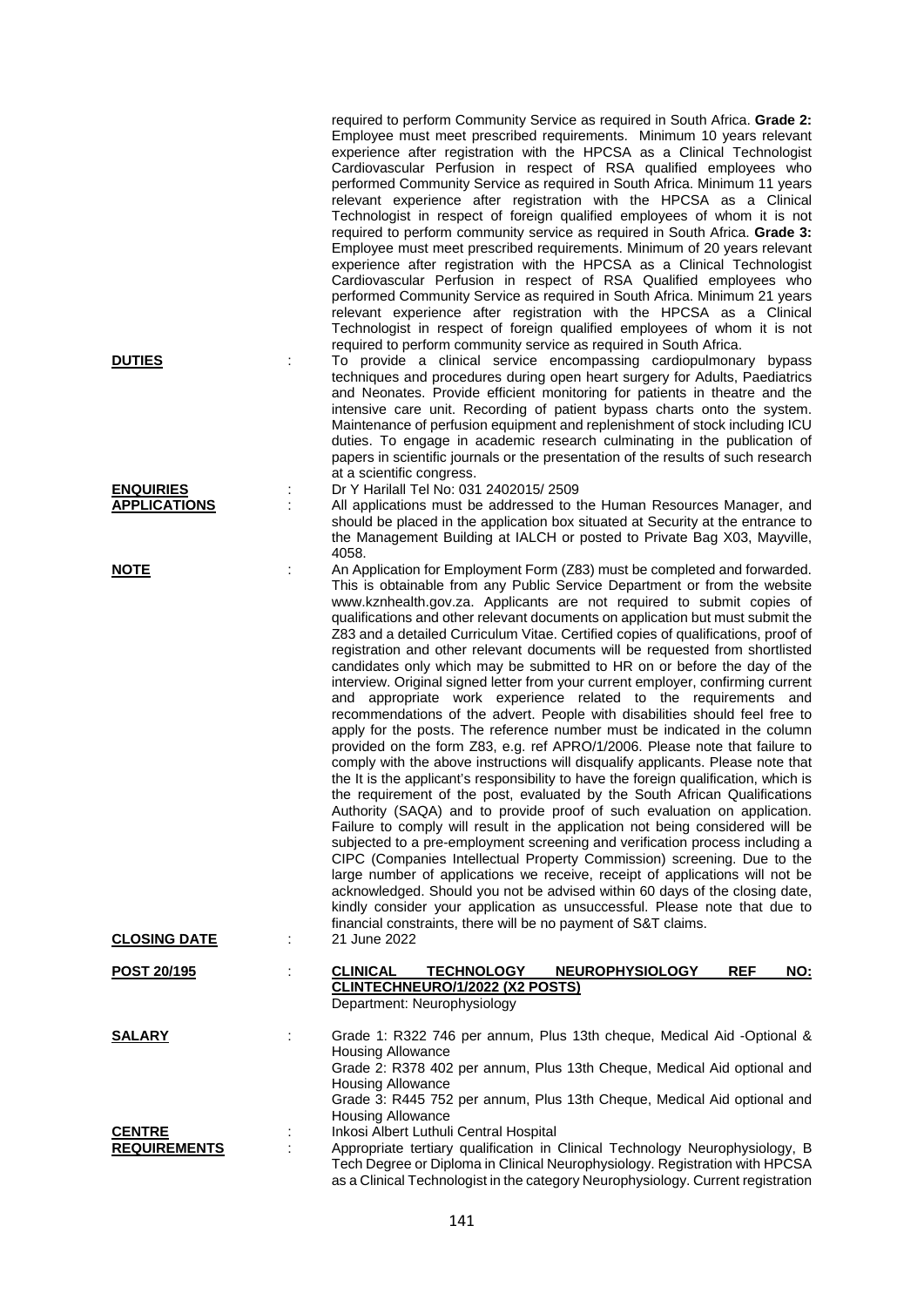| <b>DUTIES</b><br><b>ENQUIRIES</b><br><b>APPLICATIONS</b> | with the Health Professions Council of South Africa Recommendation Current<br>Independent practice .Candidates currently enrolled in BHS or BTech with<br>qualification date prior to start of service may apply. Post graduate qualification<br>in Clinical Technology Neurophysiology will be beneficial. Knowledge, Skills,<br>Training and Competencies Required: Competency and skills in independently<br>performing Electroneurodiagnostic studies for paediatric and adult populations:<br>including routine, mobile and long term EEG, transcranial Doppler ultrasound,<br>visual- auditory- and somatosensory evoked potentials, basic and advanced<br>nerve conduction studies and assisting physicians with EMG examinations.<br>Technical report writing skills for previously mentioned procedures. Willingness<br>to learn additional skills, such as autonomic testing, and basic clinical<br>knowledge of diagnostic and therapeutic procedures are required. Additional<br>experience in sleep and high density EEG testing will be an advantage.<br>Experience working with digital patient record networked systems will be<br>advantageous. Good communication, organisational and interpersonal skills.<br>Ability to work independently and in a team. Knowledge of ethical code of<br>conduct, patient's right and Batho Pele Principles.<br>Work in an active clinical and training Neurophysiology unit. Performing of<br>EEG's, NCS's, EP's, TCCDD's, sleep studies and long term epilepsy<br>monitoring under the supervision of the Assistant Director. Ensure high quality<br>and technically sound recordings of tests performed. Ensure integrity of the<br>recording systems and stock control. Actively participate in teaching and<br>training of students and neurology registrars in clinical neurophysiology.<br>Promote Batho Pele principles in order to promote effective service delivery.<br>Maintain and check equipment regularly in order to comply with safety<br>requirements. Exercise patient care and expertise when performing<br>procedures.<br>Ms<br>Christelle<br>Walt<br>Tel<br>No:<br>(031)<br>240-1633/4,<br>der<br>van<br>Christelle.vanderwalt@ialch.co.za<br>All applications must be addressed to the Human Resources Manager, and<br>should be placed in the application box situated at Security at the entrance to<br>the Management Building at IALCH or posted to Private Bag X03, Mayville, |
|----------------------------------------------------------|-----------------------------------------------------------------------------------------------------------------------------------------------------------------------------------------------------------------------------------------------------------------------------------------------------------------------------------------------------------------------------------------------------------------------------------------------------------------------------------------------------------------------------------------------------------------------------------------------------------------------------------------------------------------------------------------------------------------------------------------------------------------------------------------------------------------------------------------------------------------------------------------------------------------------------------------------------------------------------------------------------------------------------------------------------------------------------------------------------------------------------------------------------------------------------------------------------------------------------------------------------------------------------------------------------------------------------------------------------------------------------------------------------------------------------------------------------------------------------------------------------------------------------------------------------------------------------------------------------------------------------------------------------------------------------------------------------------------------------------------------------------------------------------------------------------------------------------------------------------------------------------------------------------------------------------------------------------------------------------------------------------------------------------------------------------------------------------------------------------------------------------------------------------------------------------------------------------------------------------------------------------------------------------------------------------------------------------------------------------------------------------------------------------------------------------------------------------------|
| <u>NOTE</u><br><b>CLOSING DATE</b>                       | 4058.<br>An Application for Employment Form (Z83) must be completed and forwarded.<br>This is obtainable from any Public Service Department or from the website<br>www.kznhealth.gov.za. Applicants are not required to submit copies of<br>qualifications and other relevant documents on application but must submit the<br>Z83 and a detailed Curriculum Vitae. Certified copies of qualifications, proof of<br>registration and other relevant documents will be requested from shortlisted<br>candidates only which may be submitted to HR on or before the day of the<br>interview. Original signed letter from your current employer, confirming current<br>and appropriate work experience related to the requirements and<br>recommendations of the advert. People with disabilities should feel free to<br>apply for the posts. The reference number must be indicated in the column<br>provided on the form Z83, e.g. ref APRO/1/2006. Please note that failure to<br>comply with the above instructions will disqualify applicants. Please note that<br>the It is the applicant's responsibility to have the foreign qualification, which is<br>the requirement of the post, evaluated by the South African Qualifications<br>Authority (SAQA) and to provide proof of such evaluation on application.<br>Failure to comply will result in the application not being considered will be<br>subjected to a pre-employment screening and verification process including a<br>CIPC (Companies Intellectual Property Commission) screening. Due to the<br>large number of applications we receive, receipt of applications will not be<br>acknowledged. Should you not be advised within 60 days of the closing date,<br>kindly consider your application as unsuccessful. Please note that due to<br>financial constraints, there will be no payment of S&T claims.<br>21 June 2022                                                                                                                                                                                                                                                                                                                                                                                                                                                                                                                                                                    |
|                                                          |                                                                                                                                                                                                                                                                                                                                                                                                                                                                                                                                                                                                                                                                                                                                                                                                                                                                                                                                                                                                                                                                                                                                                                                                                                                                                                                                                                                                                                                                                                                                                                                                                                                                                                                                                                                                                                                                                                                                                                                                                                                                                                                                                                                                                                                                                                                                                                                                                                                                 |
| POST 20/196                                              | <b>CLINICAL</b><br><b>VASCULAR</b><br>REF<br>NO:<br><b>TECHNOLOGIST</b><br>CLINTECHVASC/01/2022 (X1 POST)<br>Department: Vascular Surgery                                                                                                                                                                                                                                                                                                                                                                                                                                                                                                                                                                                                                                                                                                                                                                                                                                                                                                                                                                                                                                                                                                                                                                                                                                                                                                                                                                                                                                                                                                                                                                                                                                                                                                                                                                                                                                                                                                                                                                                                                                                                                                                                                                                                                                                                                                                       |
| <b>SALARY</b>                                            | Grade 1: R322 746 per annum, Plus 13th cheque, Medical Aid -Optional &<br><b>Housing Allowance</b><br>Grade 2: R 378 402 per annum, Plus 13th Cheque, Medical Aid optional and<br><b>Housing Allowance</b>                                                                                                                                                                                                                                                                                                                                                                                                                                                                                                                                                                                                                                                                                                                                                                                                                                                                                                                                                                                                                                                                                                                                                                                                                                                                                                                                                                                                                                                                                                                                                                                                                                                                                                                                                                                                                                                                                                                                                                                                                                                                                                                                                                                                                                                      |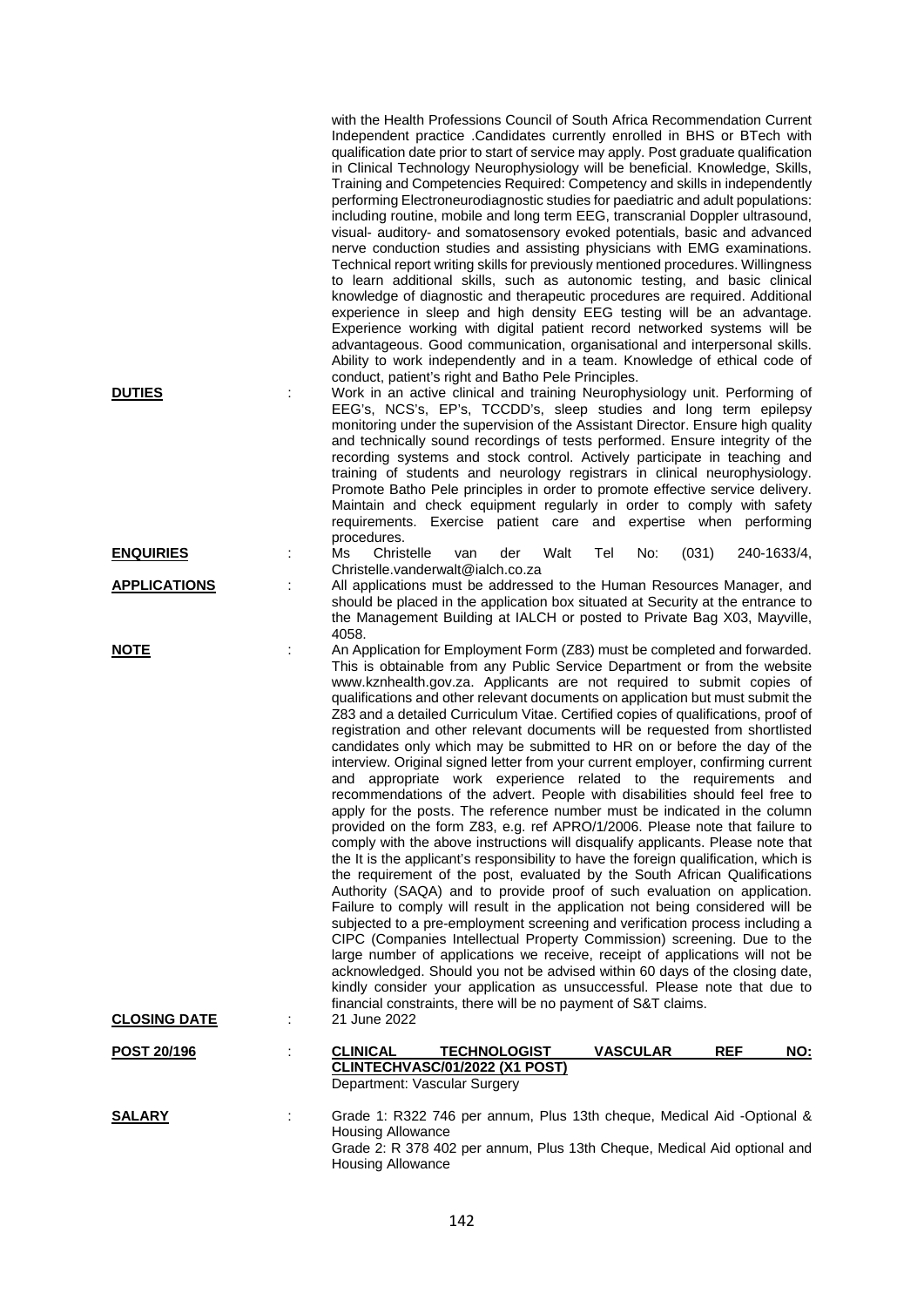|                     | <b>Housing Allowance</b>                                                             |
|---------------------|--------------------------------------------------------------------------------------|
| <b>CENTRE</b>       | Inkosi Albert Luthuli Central Hospital                                               |
| <b>REQUIREMENTS</b> | B. Tech Degree or Diploma in Clinical Technology or Cardiovascular perfusion.        |
|                     | Current registration with the Health Professions Council of South Africa.            |
|                     | Recommendation: Vascular laboratory experience will be an advantage.                 |
|                     | Experience: Grade 1: No experience after registration with the Health                |
|                     | Professions Council of South Africa (HPCSA) as a Clinical Technologist in            |
|                     | respect of RSA qualified employees who performed Community Service as                |
|                     |                                                                                      |
|                     | required in South Africa. One year relevant experience after registration with       |
|                     | the Health Professional Council of South Africa as a Clinical Technologist in        |
|                     | respect of foreign qualified employees, of whom it is not required to perform        |
|                     | Community Service as required in South Africa. Grade 2: Minimum 10 years             |
|                     | relevant experience after registration with the HPCSA as a Clinical                  |
|                     | Technologist Vascular in respect of RSA qualified employees who performed            |
|                     | Community Service as required in South Africa. Minimum 11 years relevant             |
|                     | experience after registration with the HPCSA as a Clinical Technologist in           |
|                     | respect of foreign qualified employees of whom it is not required to perform         |
|                     |                                                                                      |
|                     | community service as required in South Africa. Grade 3: Minimum of 20 years          |
|                     | relevant experience after registration with the HPCSA as a Clinical                  |
|                     | Technologist Vascular in respect of RSA Qualified employees who performed            |
|                     | Community Service as required in South Africa. Minimum 21 years relevant             |
|                     | experience after registration with the HPCSA as a Clinical Technologist in           |
|                     | respect of foreign qualified employees of whom it is not required to perform         |
|                     | community service as required in South Africa                                        |
| <b>DUTIES</b>       | To report to the chief clinical technologist in charge of the vascular laboratory.   |
|                     | Perform all facets of non-invasive vascular investigations and record results of     |
|                     | such tests. Attendance involvement and participation in clinical management,         |
|                     | academic meetings and ward rounds. Undertake administrative duties as                |
|                     | required for the running of the laboratory. Liaise with referring physicians         |
|                     | regarding the use of and results of specific investigations. Assist in teaching      |
|                     |                                                                                      |
|                     | junior staff learning the techniques of non -invasive investigations.                |
|                     | Responsible for accurate record keeping. Prepare, inform and educate patients        |
|                     | about impending procedures. Performance of ambulatory Doppler studies as             |
|                     | and when required in theatre, ICU and the angiosuite, active participation in        |
|                     | therapeutic imaging procedures. Ensuring equipment calibration and                   |
|                     | functionality. Maybe required to service other hospitals in the DFR.                 |
|                     | Participation in collation of vascular lab statistics, research and presentation of  |
|                     | data and interesting cases at the weekly Departmental angiogram meeting.             |
|                     | Required to perform any other duties requested by the HOD.                           |
| <b>ENQUIRIES</b>    | Mr B. Pillay Tel No: 031 2401000                                                     |
| <b>APPLICATIONS</b> | All applications must be addressed to the Human Resources Manager, and               |
|                     | should be placed in the application box situated at Security at the entrance to      |
|                     | the Management Building at IALCH or posted to Private Bag X03, Mayville,             |
|                     | 4058.                                                                                |
| <u>NOTE</u>         | An Application for Employment Form (Z83) must be completed and forwarded.            |
|                     | This is obtainable from any Public Service Department or from the website            |
|                     |                                                                                      |
|                     | www.kznhealth.gov.za. Applicants are not required to submit copies of                |
|                     | qualifications and other relevant documents on application but must submit the       |
|                     | Z83 and a detailed Curriculum Vitae. Certified copies of qualifications, proof of    |
|                     | registration and other relevant documents will be requested from shortlisted         |
|                     | candidates only which may be submitted to HR on or before the day of the             |
|                     | interview. Original signed letter from your current employer, confirming current     |
|                     | and appropriate work experience related to the requirements and                      |
|                     | recommendations of the advert. People with disabilities should feel free to          |
|                     | apply for the posts. The reference number must be indicated in the column            |
|                     | provided on the form Z83, e.g. ref APRO/1/2006. Please note that failure to          |
|                     | comply with the above instructions will disqualify applicants. Please note that      |
|                     | the It is the applicant's responsibility to have the foreign qualification, which is |
|                     | the requirement of the post, evaluated by the South African Qualifications           |
|                     | Authority (SAQA) and to provide proof of such evaluation on application.             |
|                     | Failure to comply will result in the application not being considered will be        |
|                     |                                                                                      |

subjected to a pre-employment screening and verification process including a CIPC (Companies Intellectual Property Commission) screening. Due to the large number of applications we receive, receipt of applications will not be acknowledged. Should you not be advised within 60 days of the closing date,

Grade 3: R445 752 per annum, Plus 13th Cheque, Medical Aid optional and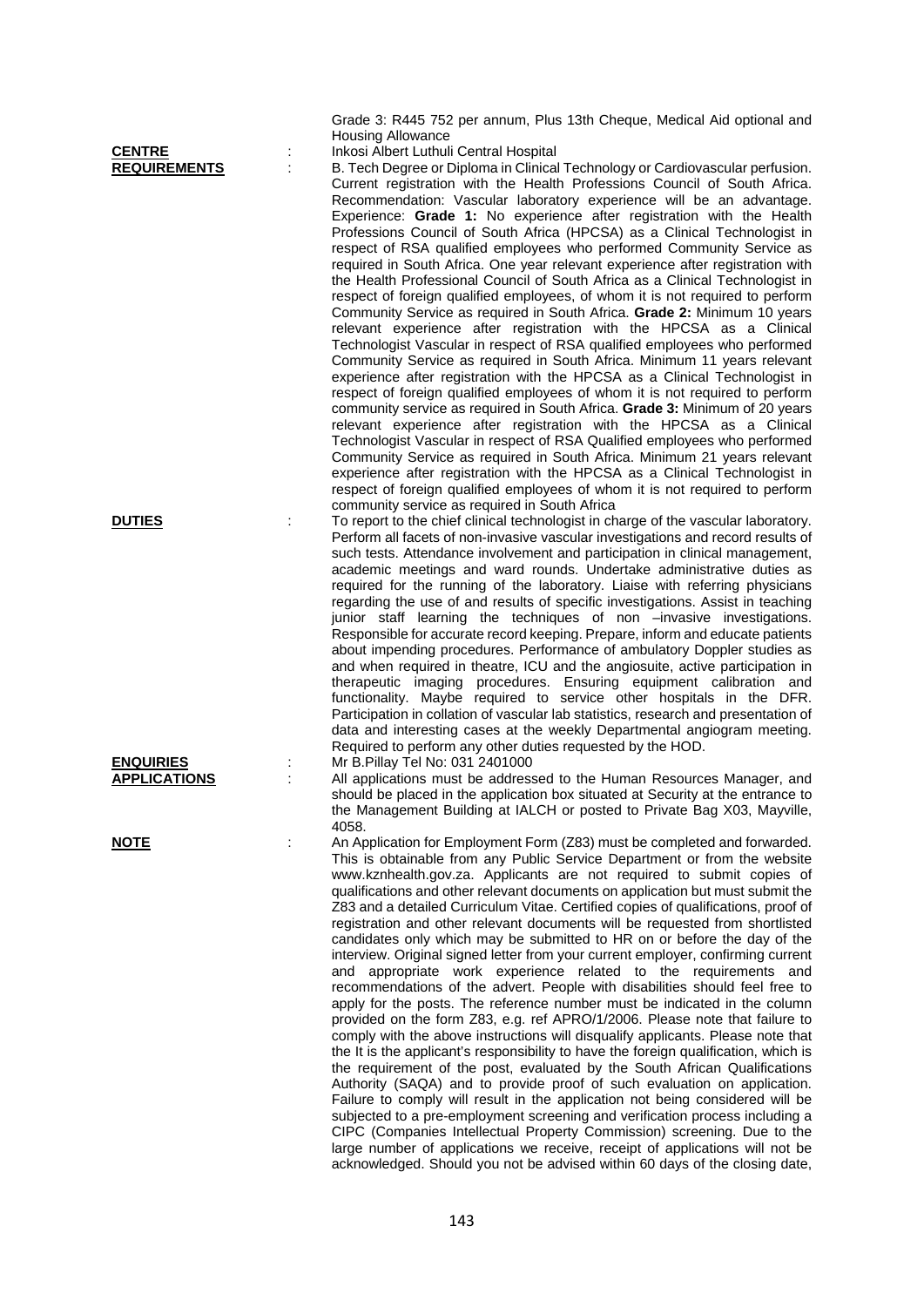| <b>CLOSING DATE</b>                     | kindly consider your application as unsuccessful. Please note that due to<br>financial constraints, there will be no payment of S&T claims.<br>21 June 2022                                                                                                                                                                                                                                                                                                                                                                                                                                                                                                                                                                                                                                                                                                                                                                                                                                                                                                                                                                                                                                                                                                                                                                                                                                                                                                                                                                                                                                                                                                                                                                                                                                                                                                                                                                                                                                                                                                                                                                                                              |
|-----------------------------------------|--------------------------------------------------------------------------------------------------------------------------------------------------------------------------------------------------------------------------------------------------------------------------------------------------------------------------------------------------------------------------------------------------------------------------------------------------------------------------------------------------------------------------------------------------------------------------------------------------------------------------------------------------------------------------------------------------------------------------------------------------------------------------------------------------------------------------------------------------------------------------------------------------------------------------------------------------------------------------------------------------------------------------------------------------------------------------------------------------------------------------------------------------------------------------------------------------------------------------------------------------------------------------------------------------------------------------------------------------------------------------------------------------------------------------------------------------------------------------------------------------------------------------------------------------------------------------------------------------------------------------------------------------------------------------------------------------------------------------------------------------------------------------------------------------------------------------------------------------------------------------------------------------------------------------------------------------------------------------------------------------------------------------------------------------------------------------------------------------------------------------------------------------------------------------|
| <b>POST 20/197</b>                      | CLINICAL TECHNOLOGIST REF NO: CLINTECHPAEDCARD/01/2022 (X1<br>POST)<br>Department: Paediatric Cardiology                                                                                                                                                                                                                                                                                                                                                                                                                                                                                                                                                                                                                                                                                                                                                                                                                                                                                                                                                                                                                                                                                                                                                                                                                                                                                                                                                                                                                                                                                                                                                                                                                                                                                                                                                                                                                                                                                                                                                                                                                                                                 |
| <u>SALARY</u>                           | Grade 1: R322 746 per annum, Plus 13th cheque, Medical Aid -Optional &<br><b>Housing Allowance</b><br>Grade 2: R 378 402 per annum, Plus 13th Cheque, Medical Aid optional and<br><b>Housing Allowance</b><br>Grade 3: R445 752 per annum, Plus 13th Cheque, Medical Aid optional and<br><b>Housing Allowance</b>                                                                                                                                                                                                                                                                                                                                                                                                                                                                                                                                                                                                                                                                                                                                                                                                                                                                                                                                                                                                                                                                                                                                                                                                                                                                                                                                                                                                                                                                                                                                                                                                                                                                                                                                                                                                                                                        |
| <b>CENTRE</b><br><b>REQUIREMENTS</b>    | Inkosi Albert Luthuli Central Hospital<br>A relevant Bachelor of Technology Degree or Diploma in Clinical Technology.<br>Current registration with the Health Professions Council of South Africa as a<br>Cardiac Clinical Technologist. Recommendation: Two years appropriate post-<br>registration experience. Knowledge, Skills, Training and Competencies<br>Required: Knowledge of both paediatric and adult diagnostic and interventional<br>Cardio-pulmonary resuscitation.<br>procedures.<br>Interest<br>in<br>paediatric<br>echocardiography is essential and previous experience an advantage. Good<br>communication skills both written and verbal. Experience: Grade 1: No<br>experience after registration with the Health Professions Council of South<br>Africa (HPCSA) as a Cardiac Clinical Technologist in respect of RSA qualified<br>employees who performed Community Service as required in South Africa.<br>One year relevant experience after registration with the Health Professional<br>Council of South Africa as a Clinical Technologist in respect of foreign qualified<br>employees, of whom it is not required to perform Community Service as<br>required in South Africa. Grade 2: Minimum 10 years relevant experience after<br>registration with the HPCSA as a Cardiac Clinical Technologist in respect of<br>RSA qualified employees who performed Community Service as required in<br>South Africa. Minimum 11 years relevant experience after registration with the<br>HPCSA as a Cardiac Clinical Technologist in respect of foreign qualified<br>employees of whom it is not required to perform community service as required<br>in South Africa. Grade 3: Minimum of 20 years relevant experience after<br>registration with the HPCSA as a Cardiac Clinical Technologist in respect of<br>RSA Qualified employees who performed Community Service as required in<br>South Africa. Minimum 21 years relevant experience after registration with the<br>HPCSA as a Clinical Technologist in respect of foreign qualified employees of<br>whom it is not required to perform community service as required in South<br>Africa. |
| <b>DUTIES</b>                           | The candidate must have some background in performing echocardiography<br>and will receive instruction as required in paediatric echocardiography. This will<br>be the primary focus of the post. Previous experience in paediatric<br>echocardiography is an advantage. Perform all procedures in the cardiac<br>catheterization laboratory but primarily paediatric involvement as well as<br>exercise stress testing, ambulatory ECG (Holter), pacemaker follow-up clinic<br>and emergency call-out as required by Paediatric Cardiology. Participate in all<br>departmental activities as required by the Head of Paediatric Cardiology.                                                                                                                                                                                                                                                                                                                                                                                                                                                                                                                                                                                                                                                                                                                                                                                                                                                                                                                                                                                                                                                                                                                                                                                                                                                                                                                                                                                                                                                                                                                             |
| <b>ENQUIRIES</b><br><b>APPLICATIONS</b> | Dr. Hoosen Tel No: 031240 1476<br>All applications must be addressed to the Human Resources Manager, and<br>should be placed in the application box situated at Security at the entrance to<br>the Management Building at IALCH or posted to Private Bag X03, Mayville,<br>4058.                                                                                                                                                                                                                                                                                                                                                                                                                                                                                                                                                                                                                                                                                                                                                                                                                                                                                                                                                                                                                                                                                                                                                                                                                                                                                                                                                                                                                                                                                                                                                                                                                                                                                                                                                                                                                                                                                         |
| <b>NOTE</b>                             | An Application for Employment Form (Z83) must be completed and forwarded.<br>This is obtainable from any Public Service Department or from the website<br>www.kznhealth.gov.za. Applicants are not required to submit copies of<br>qualifications and other relevant documents on application but must submit the<br>Z83 and a detailed Curriculum Vitae. Certified copies of qualifications, proof of<br>registration and other relevant documents will be requested from shortlisted<br>candidates only which may be submitted to HR on or before the day of the<br>interview. Original signed letter from your current employer, confirming current<br>appropriate work experience related to the requirements and<br>and<br>recommendations of the advert. People with disabilities should feel free to<br>apply for the posts. The reference number must be indicated in the column<br>provided on the form Z83, e.g. ref APRO/1/2006. Please note that failure to                                                                                                                                                                                                                                                                                                                                                                                                                                                                                                                                                                                                                                                                                                                                                                                                                                                                                                                                                                                                                                                                                                                                                                                                  |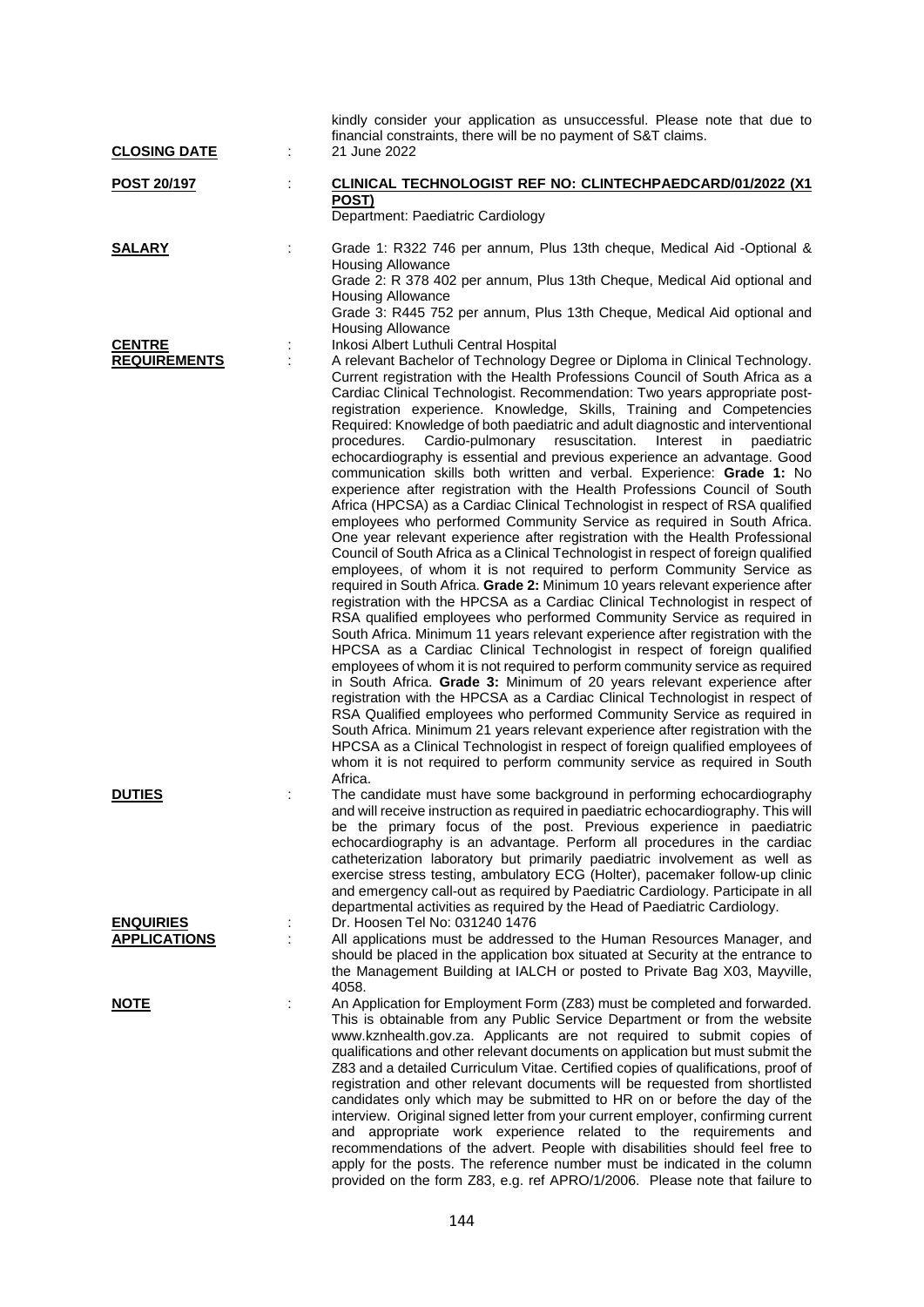| <b>CLOSING DATE</b>                         | t, | comply with the above instructions will disqualify applicants. Please note that<br>the It is the applicant's responsibility to have the foreign qualification, which is<br>the requirement of the post, evaluated by the South African Qualifications<br>Authority (SAQA) and to provide proof of such evaluation on application.<br>Failure to comply will result in the application not being considered will be<br>subjected to a pre-employment screening and verification process including a<br>CIPC (Companies Intellectual Property Commission) screening. Due to the<br>large number of applications we receive, receipt of applications will not be<br>acknowledged. Should you not be advised within 60 days of the closing date,<br>kindly consider your application as unsuccessful. Please note that due to<br>financial constraints, there will be no payment of S&T claims.<br>21 June 2022                                                                                                                                                                                                                                                                                                                                                                                                                                                                                               |
|---------------------------------------------|----|-----------------------------------------------------------------------------------------------------------------------------------------------------------------------------------------------------------------------------------------------------------------------------------------------------------------------------------------------------------------------------------------------------------------------------------------------------------------------------------------------------------------------------------------------------------------------------------------------------------------------------------------------------------------------------------------------------------------------------------------------------------------------------------------------------------------------------------------------------------------------------------------------------------------------------------------------------------------------------------------------------------------------------------------------------------------------------------------------------------------------------------------------------------------------------------------------------------------------------------------------------------------------------------------------------------------------------------------------------------------------------------------------------------|
| POST 20/198                                 |    | PROFESSIONAL NURSE GR 1, 2 REF NO: GAM CHC 03/2022                                                                                                                                                                                                                                                                                                                                                                                                                                                                                                                                                                                                                                                                                                                                                                                                                                                                                                                                                                                                                                                                                                                                                                                                                                                                                                                                                        |
| <b>SALARY</b>                               | t  | Grade 1: R260 760 per annum<br>Grade 2: R320 703 per annum<br>Grade 3: R388 974 per annum<br>Other Benefits: 13th Cheque, Medical Aid (Optional), Housing allowance<br>(employee must meet prescribed requirements), 12 % rural allowance, Uniform<br>allowance                                                                                                                                                                                                                                                                                                                                                                                                                                                                                                                                                                                                                                                                                                                                                                                                                                                                                                                                                                                                                                                                                                                                           |
| <b>CENTRE</b><br><b>REQUIREMENTS</b>        |    | Gamalakhe CHC-Peadiatric Health Services<br>STD 10 Certificate, Basic R425qualification (i.e. diploma/degree in nursing) or<br>equivalent qualification that allows registration with the SANC as a Professional<br>Nurse (2022 Receipt). Previous and current proof of experience endorsed by<br>Human Resources department must be attached (with complete dates, months<br>and year). Experience: Grade 1: No experience needed. Grade 2: A minimum<br>of ten years appropriate/recognizable experience in nursing after registration<br>as professional Nurse with the SANC in General Nursing. Grade 3: A minimum<br>of 20 years appropriate/recognisable experience in nursing after registration as<br>professional Nurse with the SANC in General Nursing. Knowledge, Skills and<br>Competencies: Knowledge of nursing care processes and procedures, nursing<br>statutes and other relevant legal framework such as Nursing Act, Mental Health<br>Act, OH&S Act, Batho Pele and Patients' Rights Charter, Labour Relations Act,<br>Grievance procedures, etc. Leadership, organizational, decision making and<br>problem solving abilities. Interpersonal skills including public relations,<br>negotiating, conflict handling and counselling. Financial and budgetary<br>knowledge. Good in-sight of procedures and policies pertaining to nursing care.<br>Computer skills in basic programs. |
| <b>DUTIES</b>                               |    | Provision of optimal holistic specialized nursing care self-standards within<br>professional framework. Assist in planning, organizing and monitoring of<br>objectives of specialized unit within the facility. Manage all resources within the<br>facility, effectively and efficiently to ensure optimum service delivery.<br>Demonstrate a basic understanding of Human Resource and Financial policies<br>and practices. Able to plan and organize own work and that of support<br>personnel to ensure proper nursing care. Display a concern to patients,<br>promoting and advocating proper treatment and care including awareness and<br>willingness to respond to patient's needs and expectations (Batho-Pele).<br>Demonstrate effective communication with patients, supervisors and other<br>clinicians including report writing when required. Able to develop contacts, build<br>and maintain a network of professional relations in order to enhance service<br>delivery. Participate in teaching of staff and mothers/relatives and mentorship<br>of junior staff and trainees. Implement plan of action in Emergency situations<br>according to protocols and guidelines. Ensure that MNCWH and MBFHI<br>programs are properly implemented. Conduct audits and implement quality<br>improvement plans. Promote and ensure good work ethics within the facility.                           |
| <b>ENQUIRIES</b><br><b>APPLICATIONS</b>     |    | Mrs. P.N. Kuboni Tel No: 039-318 1113<br>all applications should be forwarded to: The HR Manager, Gamalakhe                                                                                                                                                                                                                                                                                                                                                                                                                                                                                                                                                                                                                                                                                                                                                                                                                                                                                                                                                                                                                                                                                                                                                                                                                                                                                               |
| <b>FOR ATTENTION</b><br><b>CLOSING DATE</b> |    | Community Health Centre, Private Bag X 709, Gamalakhe, 4249<br>Human Resource Department<br>20 June 2022                                                                                                                                                                                                                                                                                                                                                                                                                                                                                                                                                                                                                                                                                                                                                                                                                                                                                                                                                                                                                                                                                                                                                                                                                                                                                                  |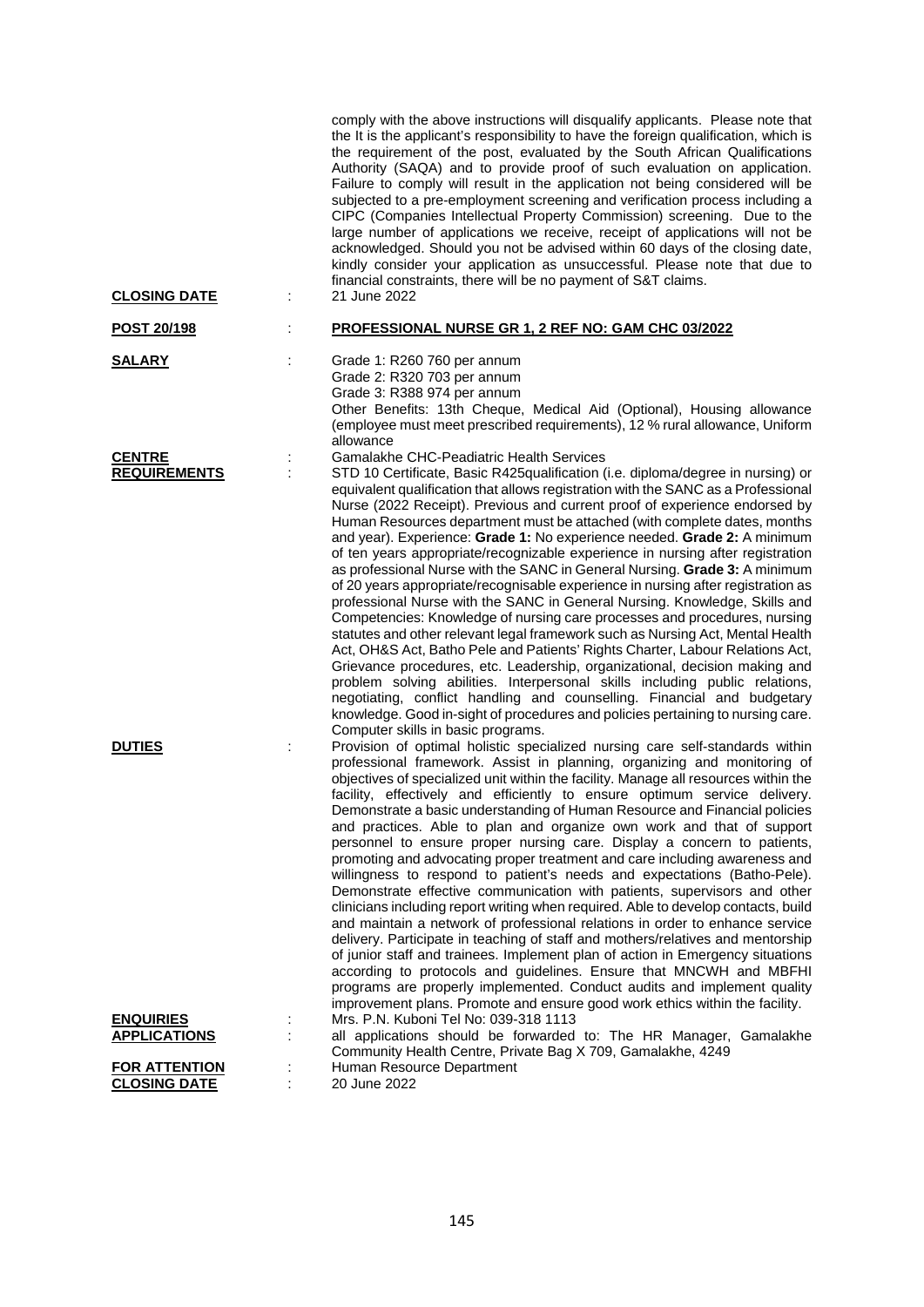| POST 20/199         |   | PROFESSIONAL NURSE: GENERAL STREAM REF NO: MAN03/2022 (X10                         |
|---------------------|---|------------------------------------------------------------------------------------|
|                     |   | POSTS)                                                                             |
|                     |   | Component: Maputa, Thengani, Mahlungulu, Zamazama, Zibi, Mshudu,                   |
|                     |   | Phelandana, Ndaba, Mvelabusha, Mboza.                                              |
|                     |   |                                                                                    |
| <u>SALARY</u>       |   | Grade 1: R260 760 - R302 292 per annum. Other Benefits: 13th Cheque,               |
|                     |   | Medical Aid (optional), home owner allowance, (Employees must meet                 |
|                     |   | prescribed requirements) 12% Rural Allowance                                       |
|                     |   |                                                                                    |
| <b>CENTRE</b>       |   | Manguzi Hospital                                                                   |
| <b>REQUIREMENTS</b> | ÷ | Matric / Equivalent, Diploma / Degree in General Nursing PLUS Midwifery,           |
|                     |   | Proof of current registration with SANC (2022). Registration with South African    |
|                     |   | Nursing Council as the General Nurse and Midwife. Knowledge, Skills, Training      |
|                     |   | and Competencies Required: Knowledge of nursing care process and                   |
|                     |   | procedures and other legal framework. Good verbal and written communication        |
|                     |   | and report writing skills. Decision making and problem solving skills. Conflict    |
|                     |   | management and negotiation skills.                                                 |
| <b>DUTIES</b>       |   | Provide directions and supervision for the implementation of the nursing plan      |
|                     |   | (clinical practise\quality patient care). Implement standards, practices, criteria |
|                     |   | and indicators for quality nursing care programmes eg nerve centre/Operation       |
|                     |   |                                                                                    |
|                     |   | Phuthuma. Strengthening of complaints, compliment and suggestion                   |
|                     |   | management. Ensure that the facility complies with the policies and guidelines     |
|                     |   | for infection prevention and control occupational health, safety and Covid 19.     |
|                     |   | Strengthen practises of ethics, professionalism and Botho Pele principles.         |
|                     |   | Participate in staff development using EPMDS system and other work related         |
|                     |   | programmes and training. Ensure accurate data management and good                  |
|                     |   | understanding of clinic target needs according to the facility. Actively engage    |
|                     |   | in the planning and implementation of outreach programmes within the facility      |
|                     |   | catchment areas. Administration and clinical functions- EMTCT (HIV and AIDS)       |
|                     |   | management. Maintain complete and accurate nursing records according to            |
|                     |   |                                                                                    |
|                     |   | legal requirements. Be knowledgeable in chronic conditions and their               |
|                     |   | management during pregnancy. To assist Operational Manager in solving              |
|                     |   | problems and organising smooth running of the department. Identify areas of        |
|                     |   | improvement, problems etc. and communicate these to the operational                |
|                     |   | manager. Able to manage a woman during antenatal, labour, delivery and in          |
|                     |   | postnatal care. Be knowledgeable about Maternal and Child health                   |
|                     |   | programmes e.g. BANC, EMTCT. Manage and monitor proper utilization of              |
|                     |   | human, financial and other resources entrusted to you.                             |
| <b>ENQUIRIES</b>    |   | Ms.JJ Vumase Tel No: 035 5920 150 (EXT 1008)                                       |
|                     |   |                                                                                    |
| <b>APPLICATIONS</b> |   | All applications should be forwarded to: The HR Manager, Manguzi Hospital,         |
|                     |   | Private Bag X 301, Kwa-Ngwanase, 3973. Hand delivered: To Manguzi                  |
|                     |   | Hospital, Human Resources Office.                                                  |
| <b>NOTE</b>         | ÷ | Directions to Candidates: Reference is made circular no 5/2021. Applicants are     |
|                     |   | not required to submit copies of qualifications and other relevant documents       |
|                     |   | on application but must submit the Z83 and detailed curriculum vitae only. In      |
|                     |   | order to alleviate administrative burden on HR sections as well considering the    |
|                     |   | costs of applicants, the departments are encourage to request a certified          |
|                     |   | copies of qualifications and other relevant documents from short listed            |
|                     |   | candidates only which may be submitted to HR on or before the day of the           |
|                     |   | interview. The following documents must be submitted: Application must be          |
|                     |   |                                                                                    |
|                     |   | accompanied by new Z83 form, obtainable from any Public Service                    |
|                     |   | Department, (or obtainable at www.kznhealth.gov.za). A recent updated              |
|                     |   | Comprehensive<br>Curriculum Vitae<br>(previous<br>experience<br>must<br>be         |
|                     |   | comprehensively detailed i.e. positions held and dates), only shortlisted          |
|                     |   | candidates will be required to submit certified documents on or before the day     |
|                     |   | of the interviews following communication from the department failure to submit    |
|                     |   | the requested document/ information will result in your application not be         |
|                     |   | considered. Applicants in possession of a foreign qualification must attach an     |
|                     |   | evaluation/verification certificate from the South African Qalifications Authority |
|                     |   | (SAQA) or other regulating bodies to their applications. Non-RSA                   |
|                     |   |                                                                                    |
|                     |   | Citizens/Permanent Resident/ Work Permit holders must submit a                     |
|                     |   | documentary proof together with their applications. Applicants are respectfully    |
|                     |   | informed that, if no notification of appointment is received within 3 months after |
|                     |   | the closing date, they must accept that their applications were unsuccessful.      |
|                     |   | All employees in the Public Service that are presently on the same salary level    |
|                     |   | but on a notch/package above the minimum as that of the advertised post are        |
|                     |   | free to apply. This Department is an equal opportunity, affirmative action         |
|                     |   | employer, whose aim is to promote representative in all levels of all              |
|                     |   |                                                                                    |